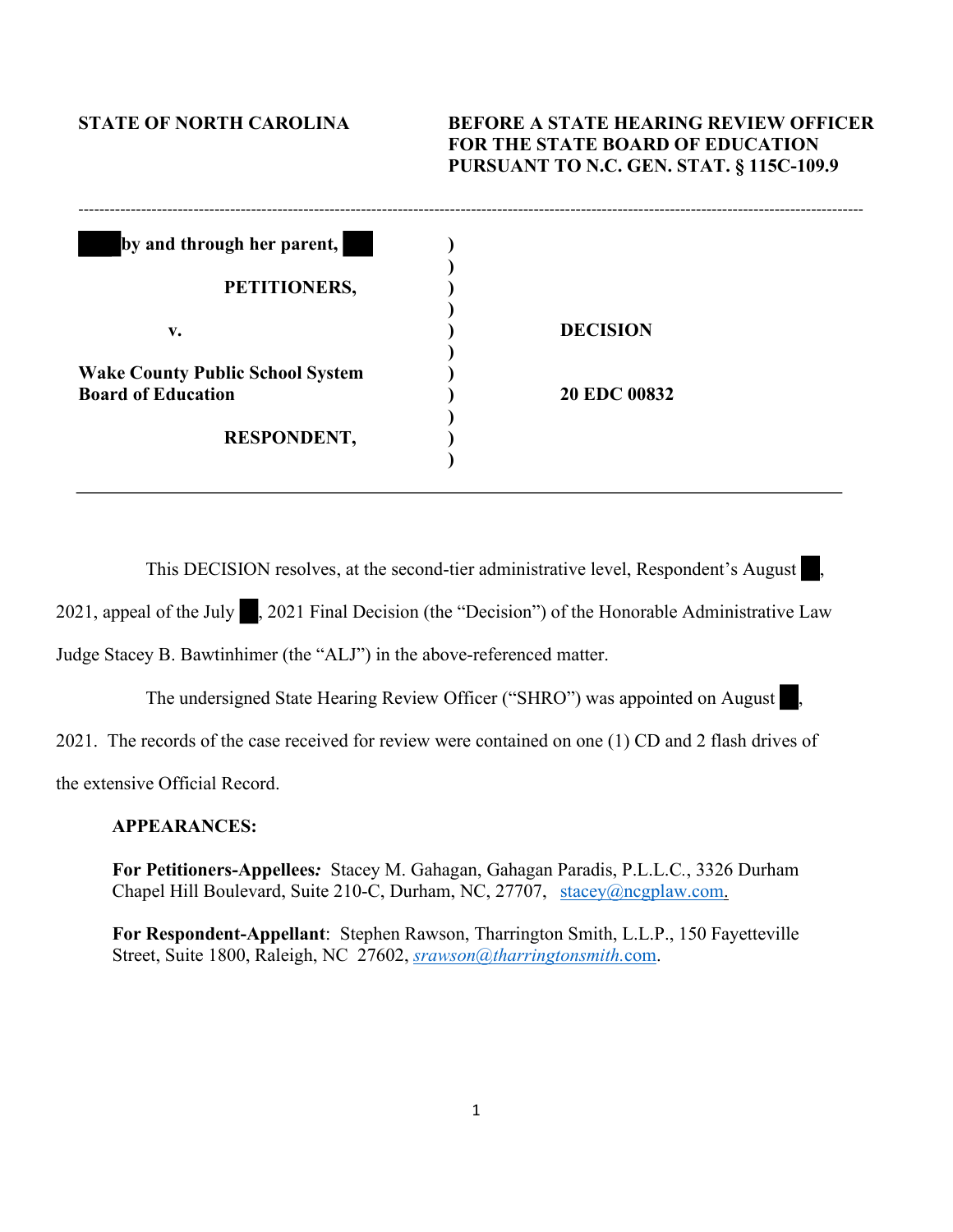## **ISSUES ON APPEAL**

Respondent's Notice of Appeal filed on August 2021, provides:

 Respondent appeals the entirety of the ALJ's final decision, including but not limited to the Decision on Issues 1-17 (comprising Paragraphs 129-148), Remedies (Paragraph 149-153), Order/Judgment/Decree Paragraphs 1-16, all underlying facts and conclusions in support thereof, with the sole exception of Findings of Fact 431-438, and earlier orders in the case adverse to Respondent.

In addition, and without waiving any other specific appeal rights, Respondent expressly notices for appeal the ALJ's decision to reconsider her prior summary judgment order on the statute of limitations, the expansion of the statute of limitations to three years instead of one, the ALJ's decisions on issues outside the scope of the petition and outside the ALJ's jurisdiction, the ALJ's decisions regarding expert qualifications, and numerous erroneous evidentiary rulings (including but not limited to denial of Respondent's motions in limine and exclusion of testimony from Respondent's expert).

In short, Respondent's Notice of Appeal challenges the findings and decisions for which

Respondent was not the prevailing party.

## **STANDARD OF REVIEW**

 SHROs review the Office of Administrative Hearing's ALJs' findings and decisions on appeal in accordance with 20 U.S.C. § 1415(g), 34 C.F.R. § 300.514, and N.C. Gen Stat. § 115C-109.9. A SHRO "shall make an independent decision" after conducting an "impartial review of the findings and decision." 20 U.S.C. § 1415(g). "Due weight" should be afforded to the administrative proceedings before the ALJ. *Bd. of Educ. of Hendrick Hudson Cent. Sch. Dist. v. Rowley,* 458 U.S. 176, 207 (1982).

 The Fourth Circuit Court of Appeals has construed the "due weight" requirement, ruling that when findings of fact are "regularly made," they are entitled to be considered *prima facie* correct, akin to the traditional sense of permitting a result to be based on such fact-finding, but not requiring it."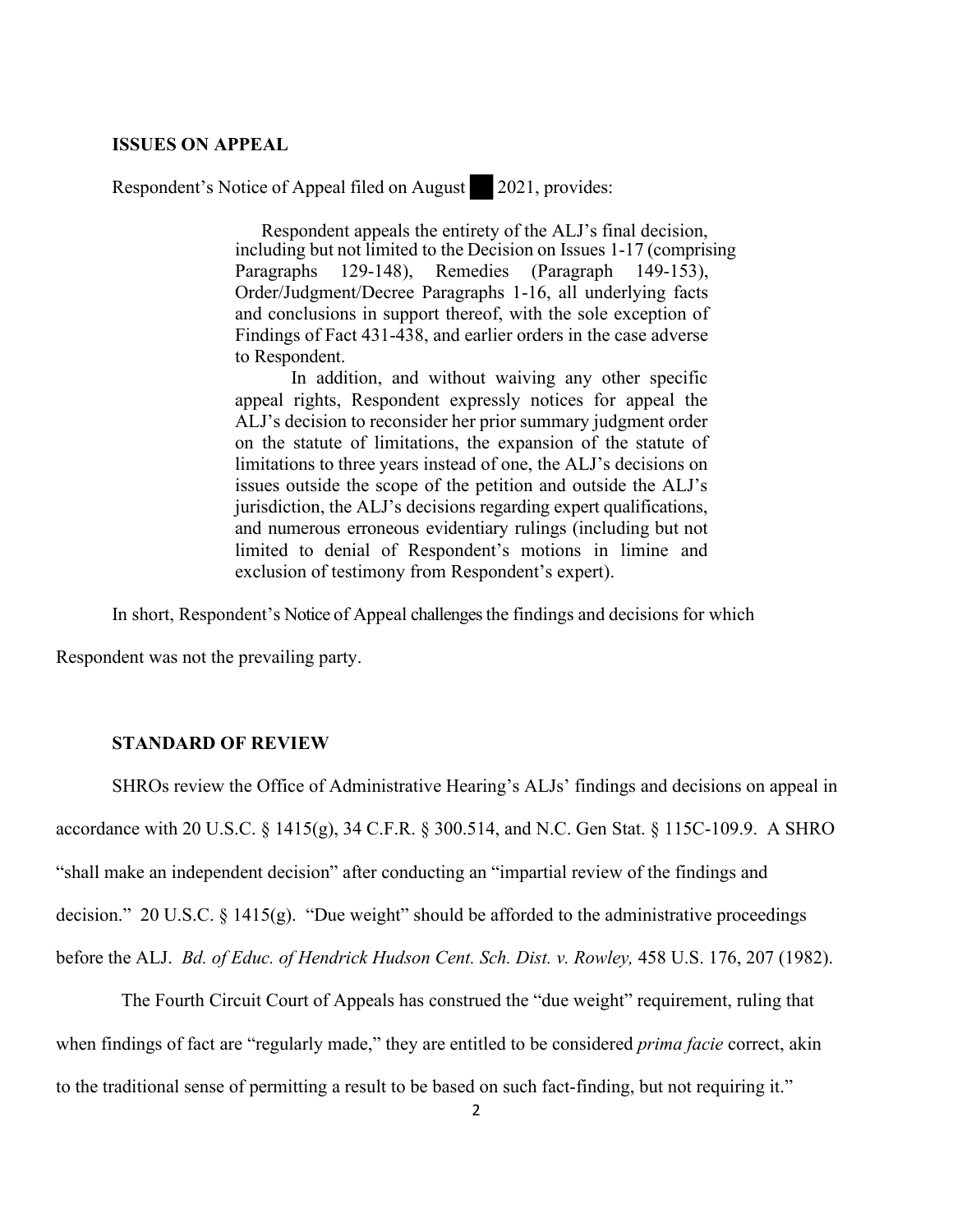*Doyle v. Arlington Cnty. Sch. Bd.,* 953 F.2d 100, 105 (4<sup>th</sup> Cir. 1991). When interpreting the standard by which to determine whether factual findings are "regularly made and entitled to *prima facia*  correctness." *Doyle*, 953 F.2d at 105, the Fourth Circuit "ha[s] typically focused on the *process* through which the findings were made." *J.P. v Cnty. Sch. Bd. of Hanover Cnty.*, 516 F.3d 254, 259 (4<sup>th</sup> Cir. 2008). Irregularly made factual findings are those that "are reached through a process that is far from the accepted norm of a fact-finding process." *Cnty. Sch. Bd. of Henrico v Z.P.*, 399 F.3d 298, 305 (4<sup>th</sup>) Cir. 2005) (internal quotation marks omitted). Irregular findings "are not entitled to deference." *Id.*  "After giving the administrative fact-findings such due weight, if any, the district court then is free to decide the case on the preponderance of the evidence, as required by the statute." *Id.*

Of course, if the ALJ has erred in her decisions as a matter of law, the reviewing person can reverse her decision without any constraints.

 State law grants subject matter jurisdiction to the Office of Administrative Hearings (OAH) to hear due process hearings in special education matters. N.C.G.S § 115C-109.6. An Administrative Law Judge (ALJ), acting as the Impartial Hearing Officer (IHO) presides over the hearing and issues a written decision with findings of fact and conclusions of law. N.C.G.S. § 115C-109.6(f). An aggrieved party may appeal the ALJ's findings and decision to the State Board within 30 days after receiving notice of the ALJ's decision. N.C.G.S. § 115C-109.9(a). State law provides that the State Board shall appoint a SHRO who "shall conduct an impartial review of the findings and decision" of the ALJ, and "shall make an independent decision upon completion of the review." *Id.* 

 Now, having reviewed the records received in connection with this case, the Review Officer for the State Board of Education independently and impartially offers the following Findings of Fact, Conclusions of Law and Decision in accordance with 20 U.S.C. § 1415(g), 34 C.F.R. § 300.514, N.C.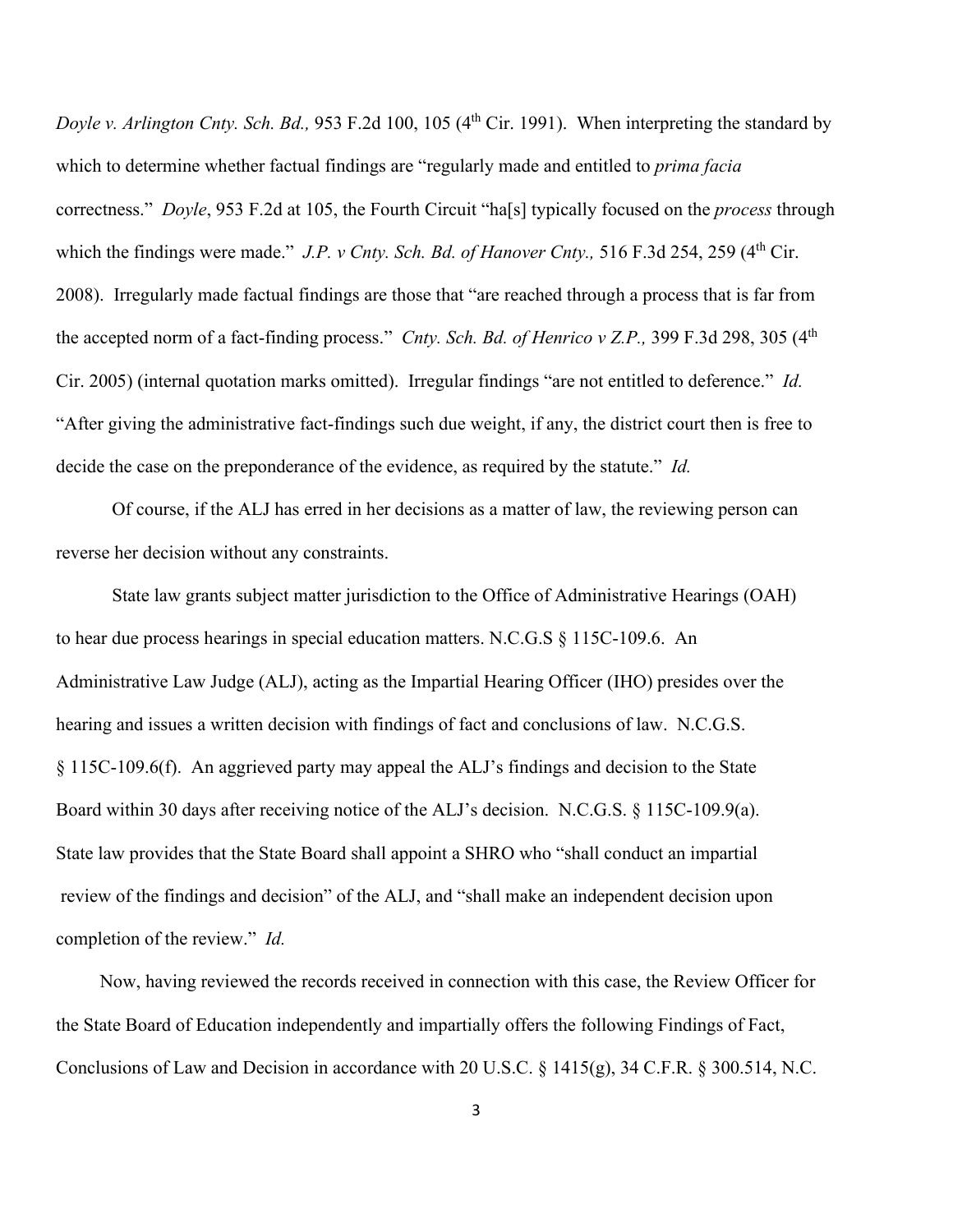Gen. Stat. § 115C-109.9, and the *Policies Governing Services for Children with Disabilities,* NC Policies 1504-1.12.

### **BURDEN OF PROOF**

The Petitioners, being the complaining parties, have the burden of proof to show by a preponderance of evidence that Respondent denied a free appropriate public education. *See Schaffer ex rel. Schaffer v. Weast*, 546 U.S. 49, 62 (2005); N.C. Gen. Stat. § 150B-34(a).

## **FINDINGS OF FACT**

- 1. On February , 2020, the Petitioners filed a Petition for a Contested Case Hearing (the "Petition") against the Wake County Public School System (the "WCPSS" or the "Board") alleging that the Respondent violated the Individuals with Disabilities Act (as amended, the "IDEA") and North Carolina state law as set forth in N.C. Gen. Stat. §§ 115C-109.6 *et seq.*
- 2. Respondent filed its Response to the Petition on March , 2020.
- 3. On March , 2020, Respondent filed a Motion to Continue Hearing. The ALJ granted the Motion to Continue on March , 2020.
- 4. On March , 2020, the Parties filed a Joint Protective Order. On the same day, the ALJ issued the Protective Order for the production of certain confidential personnel records and information.
- 5. On April , 2020, the Parties filed a Joint Notice of Mediation notifying the ALJ that mediation would be held on April , 2020.
- 6. On April , 2020, the ALJ issued an Amended Scheduling Order scheduling the Due Process Hearing to start on June  $\blacksquare$ , 2020. On the same day, the ALJ issued a Notice of Prehearing Conference for June , 2020.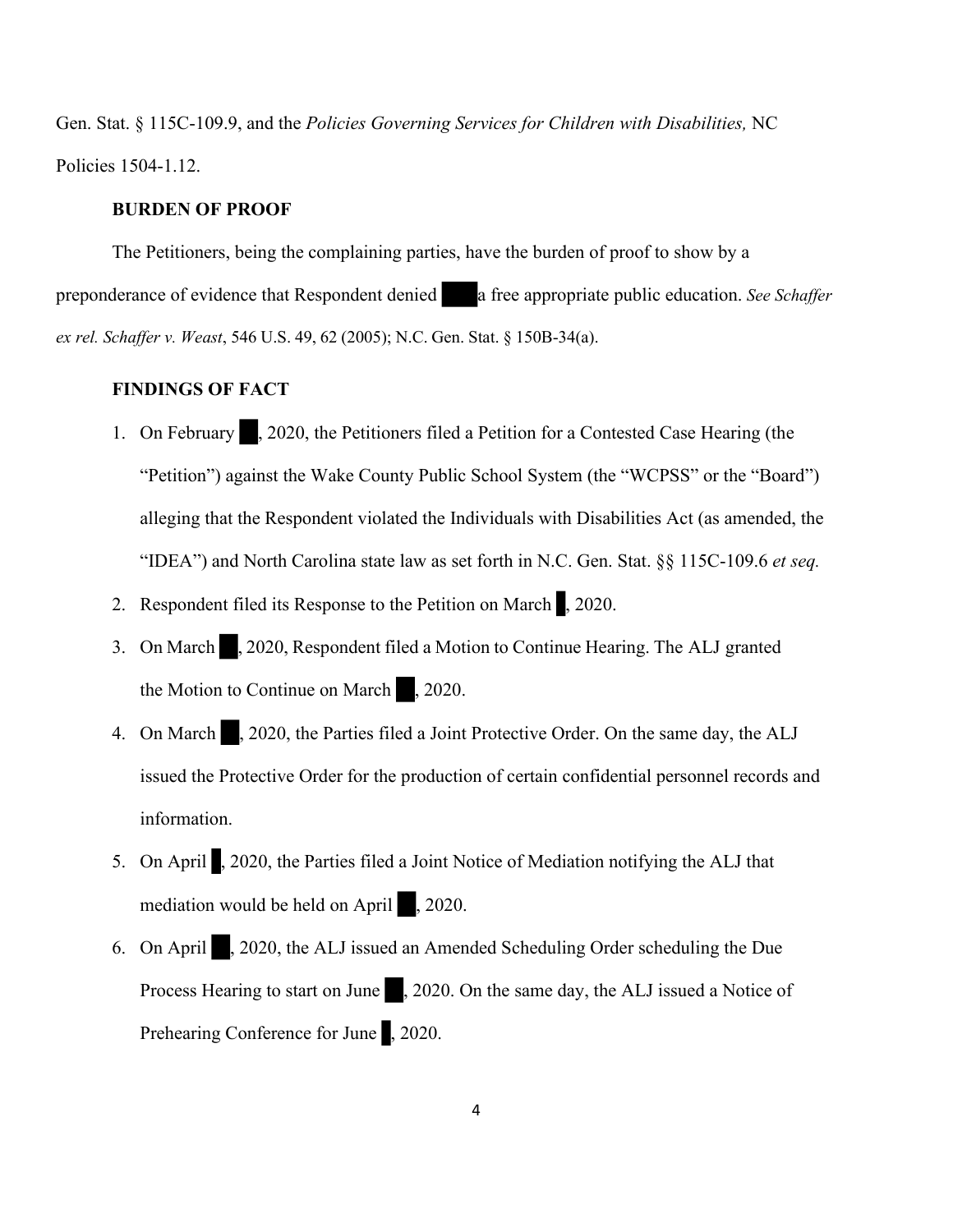- 7. On May , 2020, Petitioners filed a Motion for Leave to Amend the Petition, which was granted by the ALJ on May , 2020.
- 8. On May , 2020, Petitioners filed the Amended Petition, alleging:
	- a) The WCPSS failed to offer a FAPE in the least restrictive environment;
	- b) The WCPSS failed to employ appropriate placement procedures and predetermined s placement, unnecessarily removing from her nondisabled peers;
	- c) The WCPSS failed to develop and implement substantively and procedurally appropriate IEPs;
	- d) The WCPSS failed to provide with the appropriate and necessary related services;
	- e) The WCPSS failed to consider providing with appropriate supplemental aids and services to enable her to be educated with her nondisabled peers in the general education classroom;
	- f) The WCPSS failed to comply with the procedural and substantive requirements of the IDEA, significantly impeding s parents' participation in the provision of FAPE to resulting in educational harm to and causing a loss of educational benefit;
	- g) The WCPSS failed to timely and properly evaluate in conformity with the IDEA to understand s present levels of performance and gather information related to s disability-related behaviors that were impeding her learning;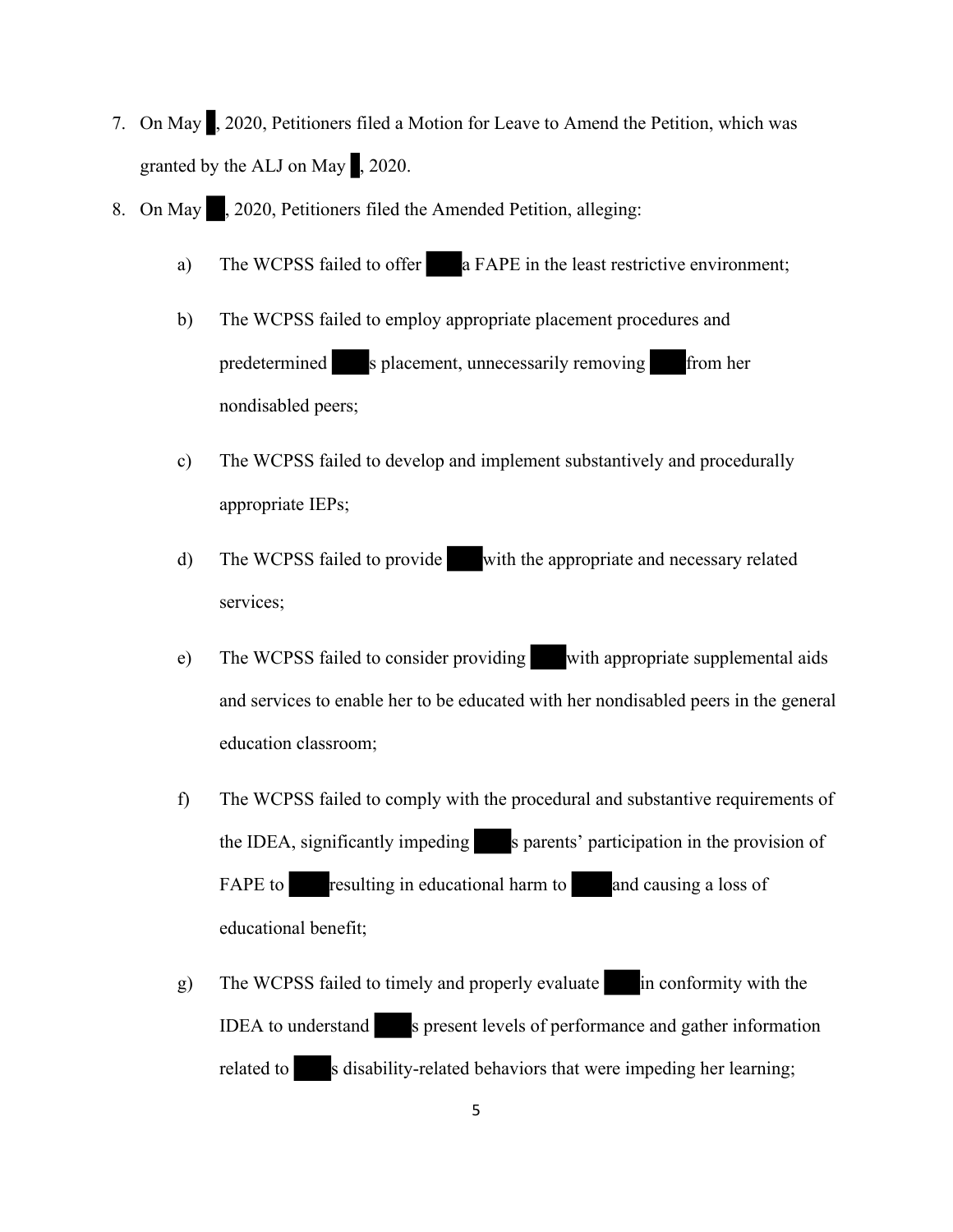- h) The WCPSS failed to provide s parents with proper notice of the decisions made regarding the provision of FAPE to and misrepresented information about s educational programming and the use of seclusion and restraint;
- i) The WCPSS failed to utilize research-based interventions with to address her disability-related behaviors and failed to develop an appropriate BIP for
- j) The WCPSS inappropriately included seclusion on s BIP and inappropriately utilized seclusion and restraint against as punishment;
- k) The WCPSS failed to follow the requirements set forth in Section 504 of the Rehabilitation Act and Title II of the Americans with Disabilities Act prohibiting discrimination on the basis of a person's disability; and
- l) The WCPSS failed to follow the requirements set forth in the IDEA.
- 9. On May , 2020, the ALJ issued a Notice of Definite Hearing Date Voided (Due to Amended Petition). The ALJ then reissued an Order Setting Due Process Hearing to start on June , 2020.
- 10. On May , 2020, the Parties filed a Joint Motion to Continue the Due Process Hearing.
- 11. On May , 2020, Respondent filed its Response to Petitioners' Amended Petition.
- 12. On June , 2020, the Parties jointly filed a Motion for Scheduling Order.
- 13. On June , 2020, the ALJ adopted the Parties' Proposed Scheduling Order Setting Due Process Hearing to start on August , 2020.
- 14. On June  $\Box$ , 2020, the ALJ issued an Amended Scheduling Order delaying the due date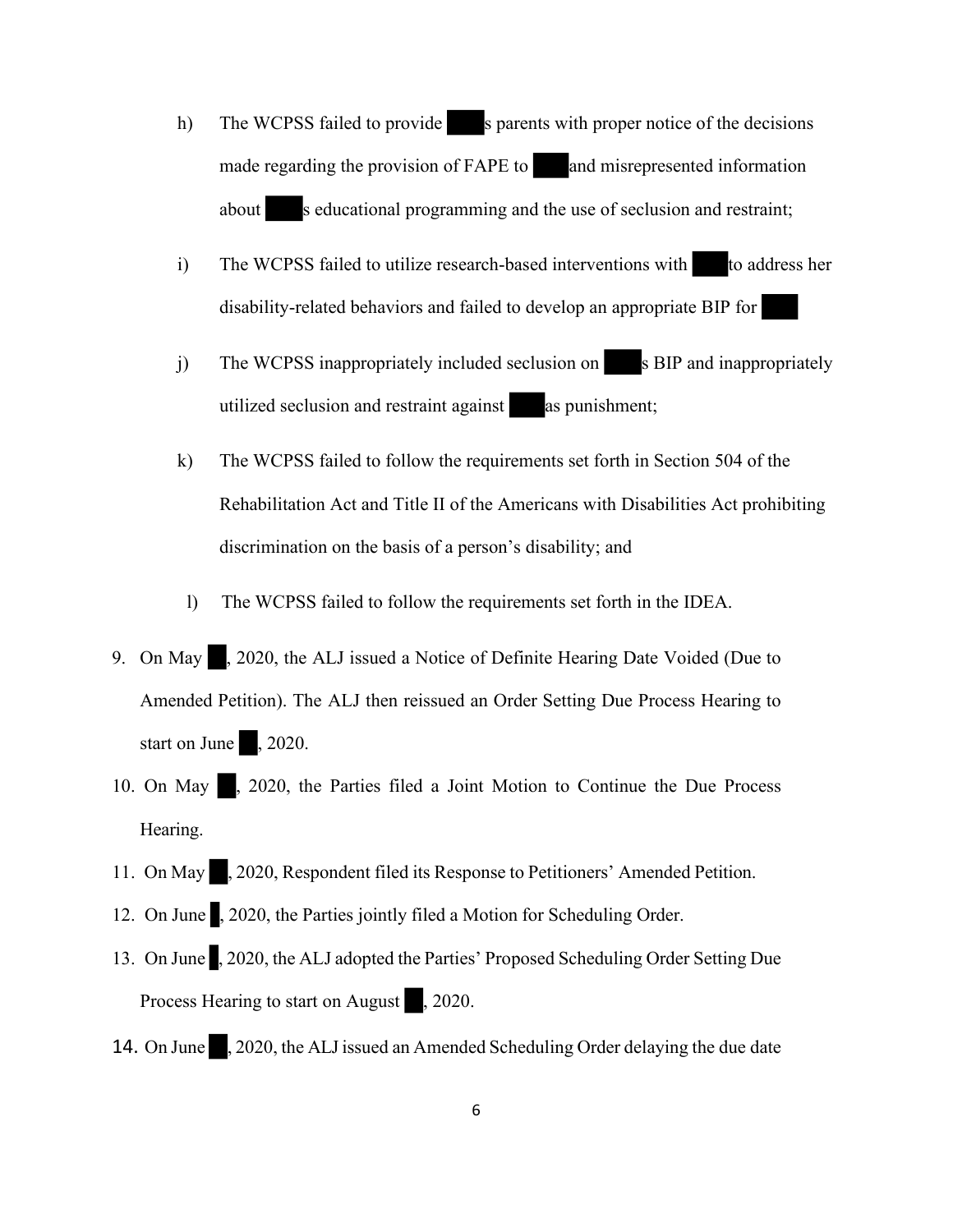for dispositive motions until June , 2020.

- 15. That same day, the Parties filed a Joint Motion to Amend the Scheduling Order. On June , 2020, the ALJ issued a Second Amended Scheduling order setting the date for dispositive motions as July , 2020.
- 16. On June  $\blacksquare$ , 2020, Petitioners filed a Motion to Compel Discovery. Respondent filed its response on June , 2020.
- 17. On July , 2020, the Tribunal denied Petitioners' Motion to Compel Discovery.
- 18. On July , 2020, Petitioners filed their Motion for Partial Summary Judgment. Respondent also filed a Motion for Partial Summary Judgment.
- 19. On July , 2020, Petitioners filed a Rule 60 Motion to correct a clerical error. This Motion was granted by the Tribunal on July , 2020.
- 20. On July , 2020, Petitioners filed their Response to Respondent's Motion for Partial Summary Judgment.
- 21. On July , 2020, Respondent filed its Response to Petitioners' Motion for Partial Summary Judgment.
- 22. On July 2020, Petitioners filed a Motion for Leave to File a Reply to Respondent's Response to Petitioners' Motion for Partial Summary Judgment. That same day, the Tribunal denied Petitioners' Motion for Leave to File a Reply.
- 23. On August , 2020, the Parties filed a Second Joint Motion for Consent Protective Order which was adopted by this Tribunal.
- 24. On August , 2020, Petitioners filed a Motion to Sequester Witnesses which was granted at the beginning of the hearing.
- 25. On August , 2020, the Parties filed a Joint Motion to Continue the Due Process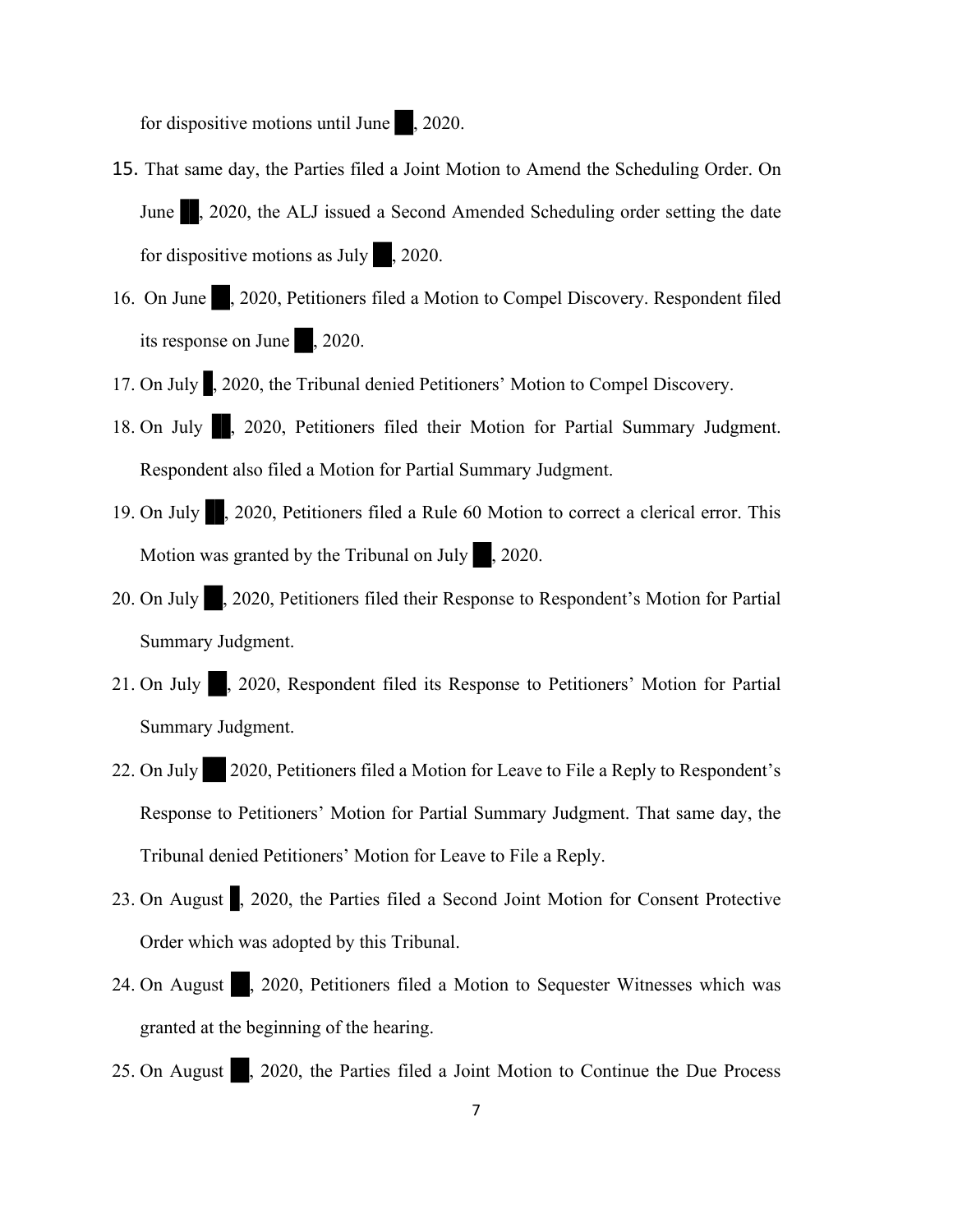Hearing until August , 2020. That same day, the Tribunal granted the Parties' Motion to Continue.

- 26. On August , 2020, the Tribunal denied Petitioners' Motion for Partial Summary Judgment and granted Respondent's Motion for Summary Judgment dismissing Petitioners' claims prior to February , 2019.
- 27. On August , 2020, Respondent filed a Partial Motion to Dismiss Petitioners' ADA and Section 504 claims which was granted at the start of the hearing on August $\overline{\phantom{a}}$ , 2021.
- 28. Before the hearing on August , 2020, Respondent filed a Motion in Limine to exclude several of Petitioners' exhibits as well as to prevent testimony on the exhibits. Oral arguments were made that morning by both Parties before the Tribunal. The ALJ reserved ruling on the Motion since it was not clear how the evaluations would be used. Ultimately, during the testimonies of Petitioners' expert witnesses, the May  $\vert$ , 2020 Informal Dynamic Social Comm. and Pragmatic Language Assessment and Recommendations (Pet. Ex. 29) and the May , 2020 Psychoeducational (Pet. Ex. 30) evaluation were admitted. However, the July , 2020 Occupational Therapy Evaluation (Pet. Ex. 31) was excluded,
- 29. On August , 2020, the Parties filed a Final Proposed Pre-Trial Order.
- 30. The initial hearing in this matter encompassed ten (10) days of hearings, from August , and , and September , , 2020.
- 31. At the close of Petitioners' Case-in-Chief on September , 2020, Respondent moved to dismiss portions of Petitioners' case pursuant to Rule 41(b) of the North Carolina Rules of Civil Procedure. The Tribunal denied Respondent's Motion.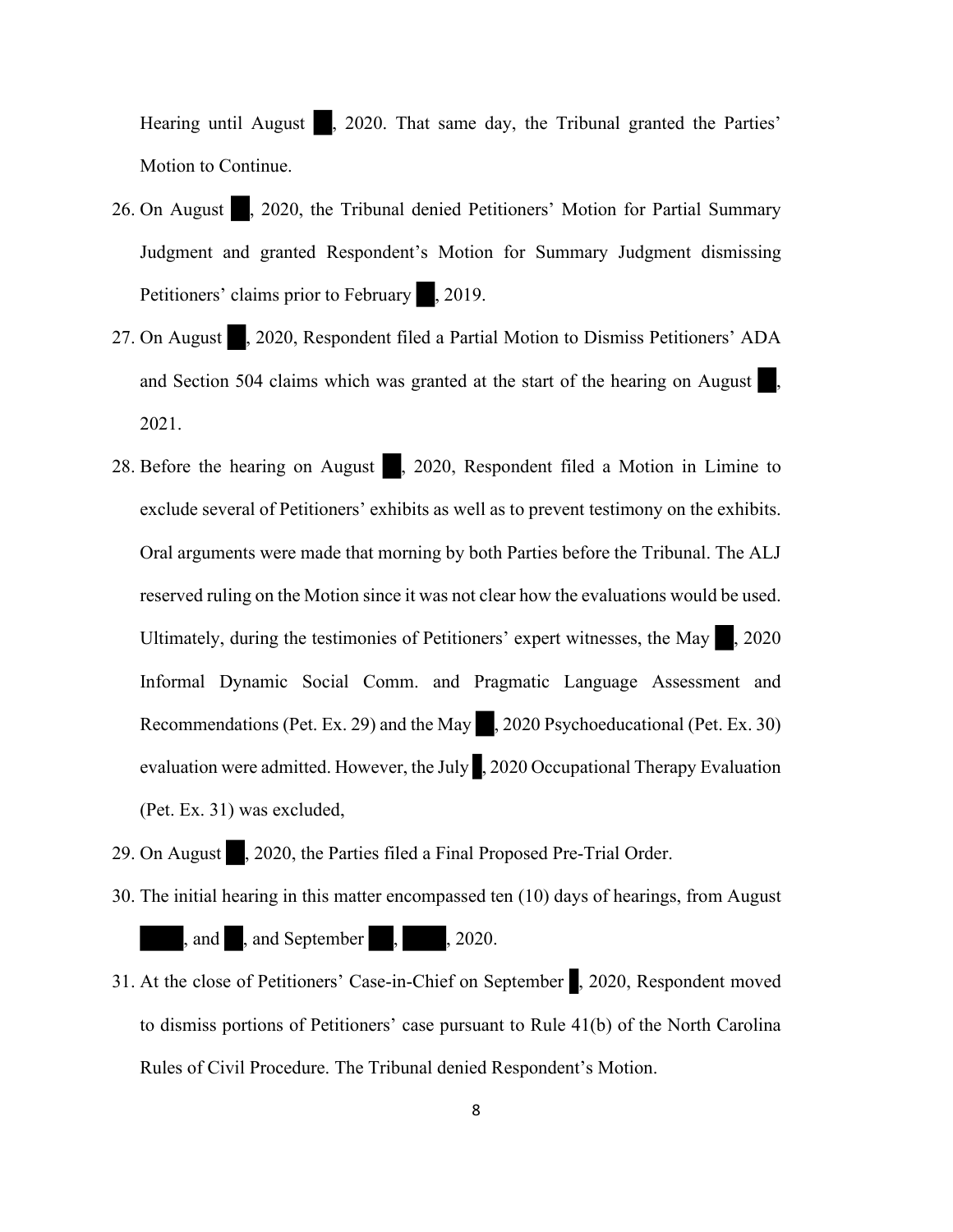- 32. During the due process hearing, Petitioners orally made a Motion for Reconsideration regarding the granting of Respondent's Motion for Partial Summary Judgment.
- 33. On October , 2020, the Tribunal granted Petitioners' Motion for Reconsideration and allowed Petitioners to present evidence as to whether the Petitioners knew or should have known about how CPI techniques, restraint, seclusion, and "time-in" were actually used within the BIPs prior to February , 2019, and to present evidence on the appropriateness of the restraints and seclusions prior to February , 2019, if the statute of limitations is not applicable.
- 34. The hearing on the reconsideration issue was held on October and , 2020.
- 35. Pursuant to the Post Hearing Order entered on October , 2020, the Parties filed their respective exhibits with verifications, exhibits officially noticed, and the stipulated exhibits on October , 2020.
- 36. Volumes 1-6 of the transcripts were received on October and 2020. The remainder of the transcripts were received from March through 2021.
- 37. Petitioners filed a Motion to Exclude Evidence Exhibits A-X on April 2021 because Respondent had not produced these documents during discovery.
- 38. After seeking clarification of whether Petitioners had renewed their Motion to Compel these documents and being advised that they had not, Petitioners' Motion to Exclude was denied on April 2021.
- 39. Both Parties filed their Proposed Final Decisions on May 2021.
- 40. On June 2021, the Final Decision deadline was extended from July 2021 to July 2021 by Chief Administrative Law Judge Julian Mann.
- 41. The th Grade Report Card, Stipulated Exhibit 33, was inadvertently not filed in the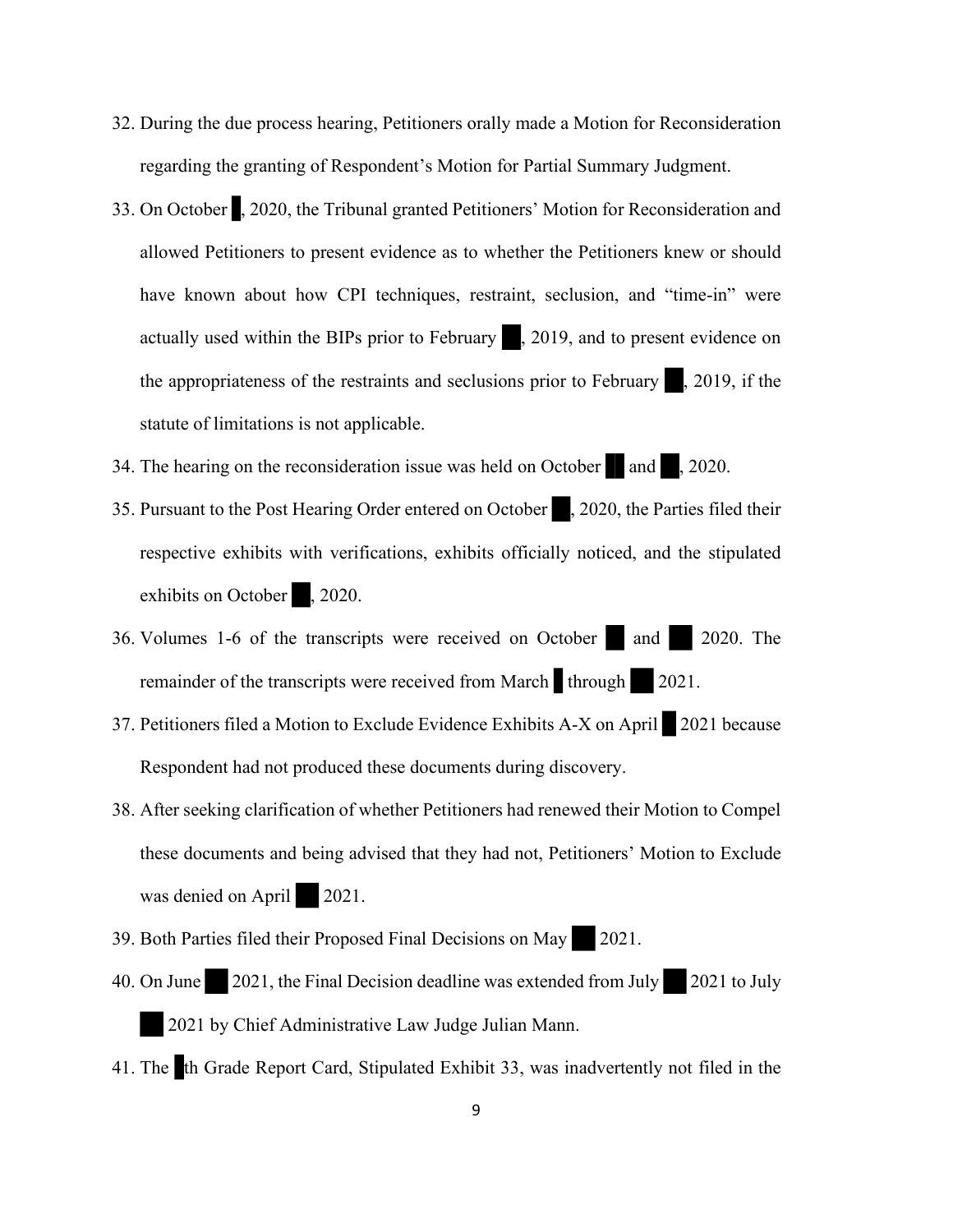record with the other Stipulated Exhibits and this mistake was corrected on July 2021.

42. During a review of the extensive record, the Parties were asked to provide supplemental information regarding certain evidence and additional legal authority.

The Parties responded on July 1. 2021.

- 43. The record thereafter was closed.
- 44. The Final Decision was issued on July 2021.
- 45. On August 2021, Respondent filed its Notice of Appeal described above.
- 46. On August 2021, the undersigned State Hearing Review Officer ("SHRO") was appointed to review the Decision. The records of the case received for review were contained on one (1) CD and 2 flash drives of the extensive Official Record.
- 47. At the time, North Carolina was one of eight (8) of states that has a "two-tier system" of administrative dispute resolution under the IDEA prior to each party filing a court action. Lisa Lukasik, Special-Education Litigation: An Empirical Analysis of North Carolina's First Tier, 118 W. Va. L. Rev. 735, 745 (2016).
- 48. On September 2021, the undersigned received via electronic submission Petitioners' Written Arguments ("POB") and Respondent Board's Written Arguments to State Review Officer ("ROB").
- 49. Prior to the hearing, the ALJ granted the Board's partial motion for summary judgment, limiting the time period to be considered in the due process hearing from February 2019 through February 2020. That order was based on the facts presented to the ALJ at the time that Petitioners knew or should have known of the factual basis for their older claims at the time those claims arose, and that Petitioners could not show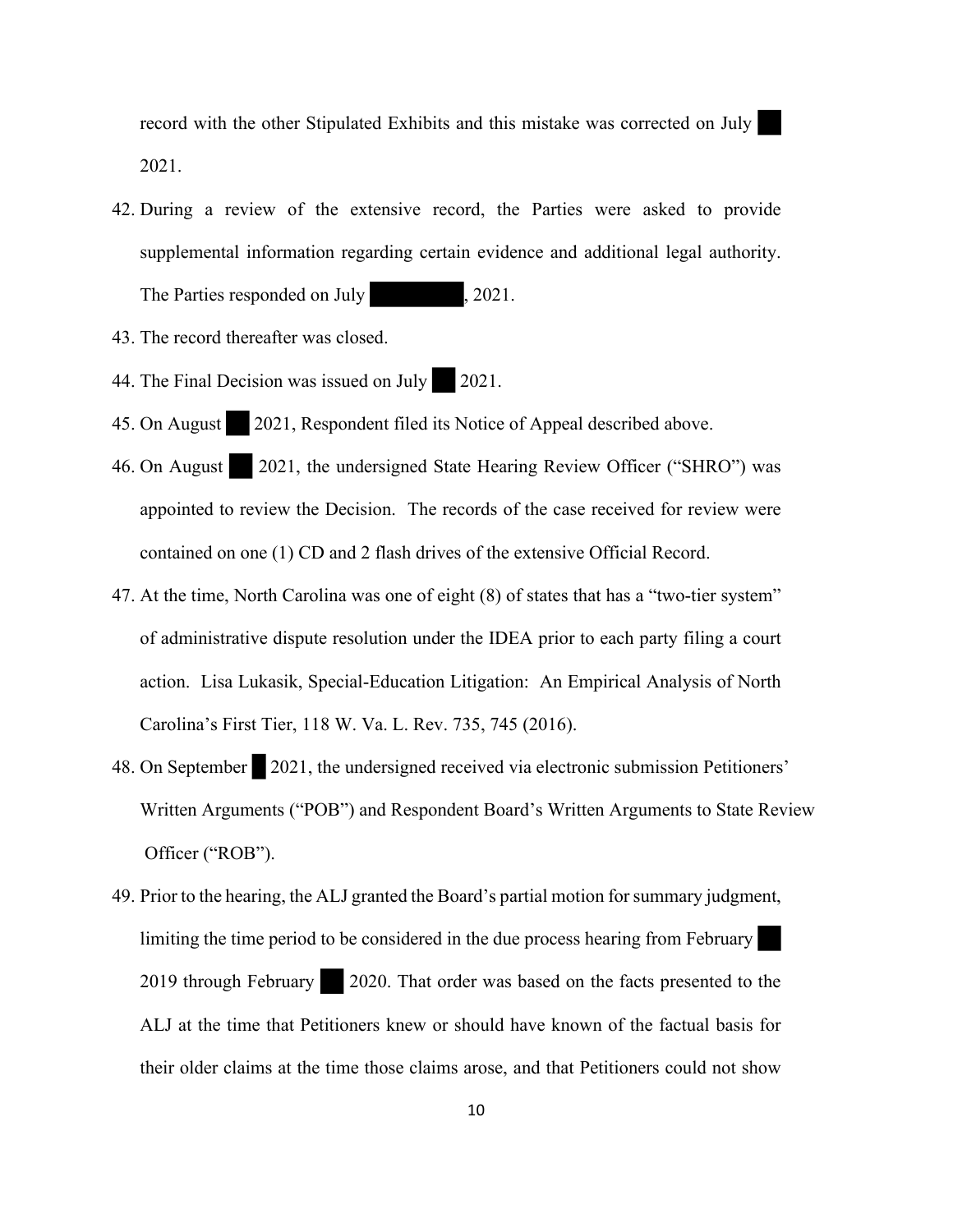any exception to the statute of limitations.

- 50. During the hearing, certain testimony was presented raising questions of material fact concerning whether s Parents indeed knew or should have known of the issues they complained about and whether there was evidence to support any of the statutory exceptions to North Carolina's one-year statute of limitations. The ALJ reasonably determined that the credibility of the EBS teacher, was a key factor for granting reconsideration. As indicated in the ALJ's Findings of Fact, the ALJ reasonably found that Mr.  $\cdot$  's creditability ultimately undermined much of WCPSS' case.
- 51. On October 2020, the Tribunal granted Petitioners' Motion for Reconsideration and allowed the Parties to present any additional evidence as to whether the Petitioners knew or should have known about how CPI techniques, restraint, seclusion, and "timein" were used prior to February 2019. If the statute of limitation was found not applicable to those claims, the Parties were afforded an opportunity to present evidence on the appropriateness of the implementation of the restraints and seclusions prior to February 2019.
- 52. Petitioners presented additional evidence on the issue in two days of supplemental hearings. Respondent presented no further evidence other than entering several exhibits.
- 53. Having reviewed all the evidence and testimony from the hearing, including the supplemental exhibits and testimony, the ALJ addressed the limitations issue on reconsideration.
- 54. The ALJ reasonably found, pursuant to N.C. Gen. Stat. § 1A-1, Rule 56, that there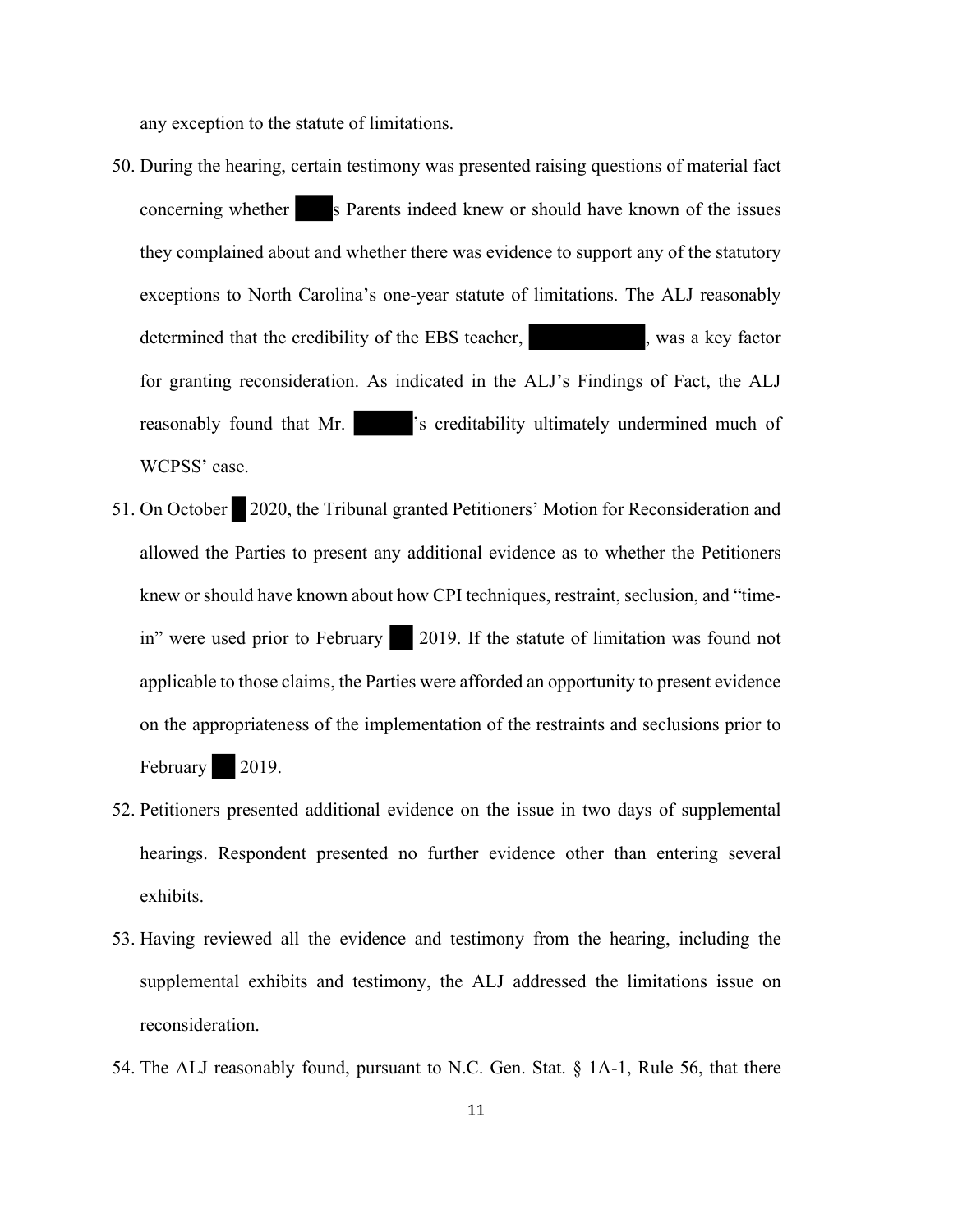were questions of material fact as to whether the Petitioners knew or should have known about the use of restraint and seclusion prior to February 2019. Accordingly, the ALJ reversed her prior Order Granting Respondent Motion for Partial Summary Judgment, denying WCPSS Partial Summary Judgment on that particular issue.

- 55. Accordingly, claims regarding the implementation of the student's BIPs prior to February 2019, were now at issue in the hearing.
- 56. Correspondingly, the ALJ's Findings in her Decision started at the beginning of s <sup>rd</sup> grade year at .
- 57. Additionally, although the appropriateness of the IEPs developed prior to February 2019, were not at issue, the ALJ appropriately allowed presentation of and referenced, facts regarding those IEPs for context and historical purposes only.
- 58. The December 2017 BIP is substantially similar to subsequent BIPs developed prior to the last BIP created in January 2020. Accordingly, the ALJ appropriately copied the December 2017 BIP into her Decision for the implementation issue prior to February 2019, for historical purposes, and as a helpful reference to certain contents of all other BIPs prior to the creation of the January 2020 BIP.
- 59. The Parties agreed to Jurisdictional, Party, and Legal Stipulations and Factual Stipulations in a Proposed Pre-Trial Order, which was approved and filed in the Office of Administrative Hearings (the "OAH") on August 2020. To the extent that Stipulations are not specifically stated herein, the Stipulations of Fact in the Order on Pre-Trial are incorporated fully by reference.
- 60. To the extent the Findings of Fact contain conclusions of law, or the Conclusions of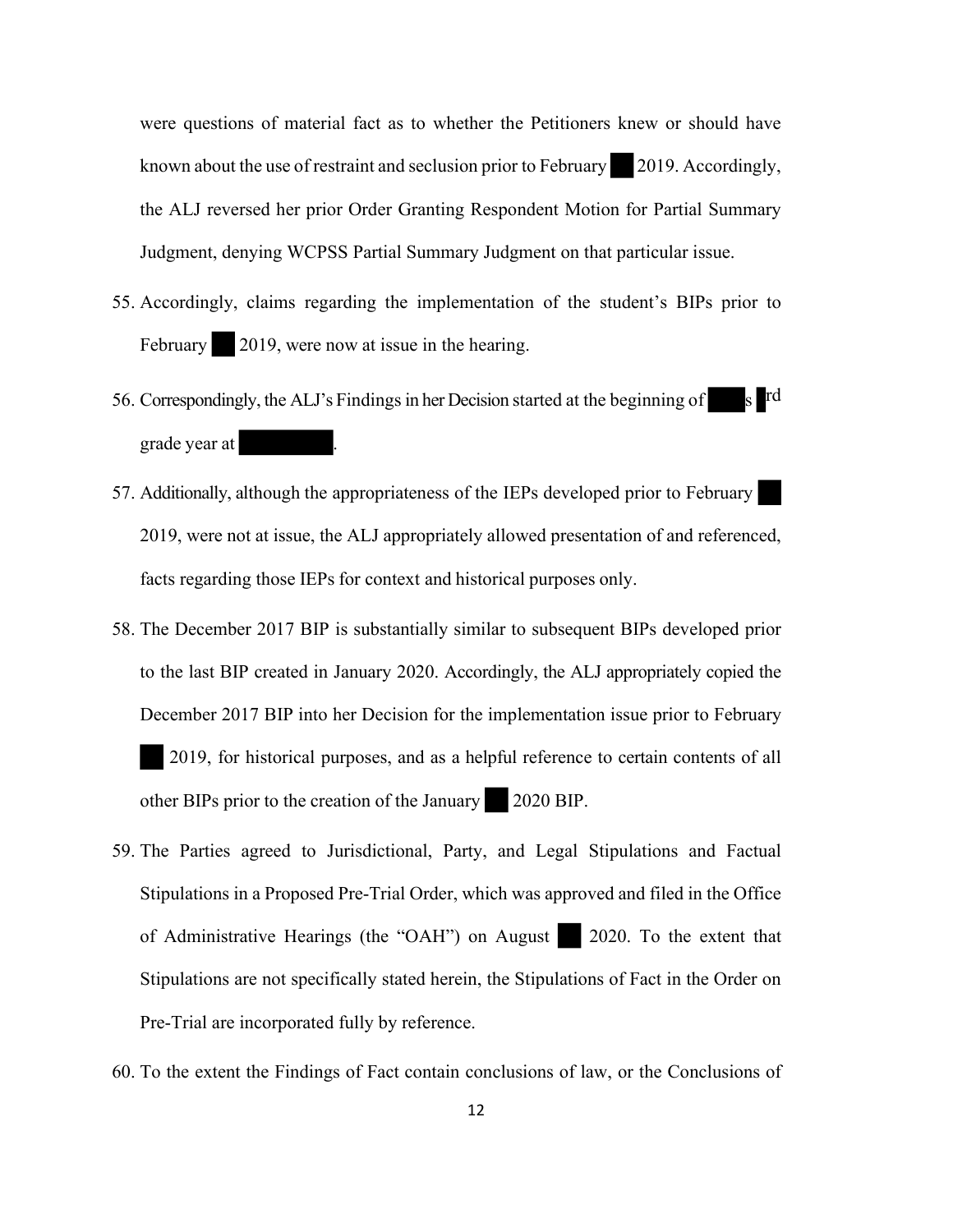Law are findings of fact, they should be considered without regard to their given labels.

- 61. The ALJ carefully considered the sworn testimony of the witnesses presented at the hearing, the documents and exhibits received and admitted into evidence, and the entire record in this proceeding.
- 62. The ALJ's findings of fact were "regularly made" and they are entitled to be considered *prima facie* correct.
- 63. The ALJ has appropriately thoughtfully and carefully weighed the evidence presented and has assessed the credibility of the witnesses by taking into account appropriate factors for determining credibility, such as: the demeanor of the witnesses; any interests, bias, or prejudice the witnesses may have; the opportunity of the witnesses to see, hear, know and remember the facts or occurrences about which the witnesses testified; whether the testimony of the witnesses is reasonable; and whether the testimony is consistent with other believable evidence in the case, including verbal statements at IEP meetings, IEP meeting minutes, IEP documents, Prior Written Notices, and all other competent and admissible evidence.
- 64. The Board admits that "It is true that school staff used the phrase 'time out' to mean 'seclusion' when each has its own statutory definition." ROB at 5.
- 65. Again, on this score, the Board admits "While the ALJ may correctly have identified that the staff could have been clearer in their explanations, …"
- 66. The Board concedes in the final paragraph of its opening brief "While by no means perfect, the programming at ROB at 34.
- 67. Unless specifically countermanded herein and with the exception noted in the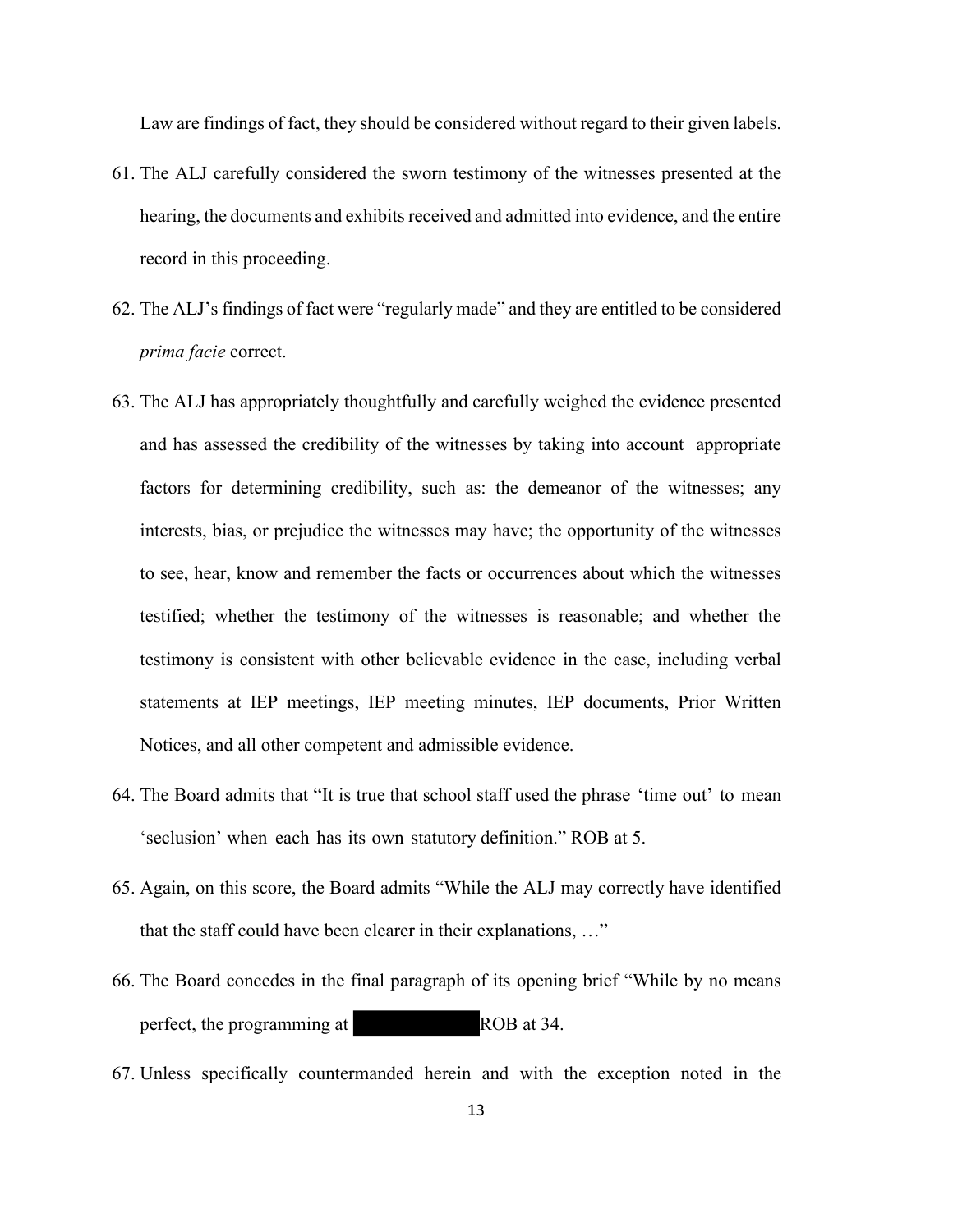paragraph below, this SHRO finds, on the issues before him in this review, that the Findings of Fact in Judge Bawtinhimer's Decision are an accurate recitation of the relevant, material facts as presented at the hearing and in the evidence before the administrative Tribunal.

- 68. At the bottom of page 47 of the Decision, there appears to be a misnumbering of the Findings of Fact. This numerical error in no way detracts from the painstaking attention to detail of the ALJ concerning the extensive record before her and to the overall quality of her Decision.
- 69. The Fourth Circuit has held that "[IDEA] hearing officers operate under tight time constraints--in non-expedited cases, a written opinion must be issued within 45 days after a request for a due process hearing is received. [citation omitted] .... Under these circumstances, hearing officers (who have no state-provided law clerks or clerical support) cannot be expected to craft opinions with the level of detail and analysis we expect from a district judge. By rejecting the hearing officer's opinion in this case for lack of detail, the district court improperly held the hearing officer to a standard not dictated by statute or case law and one which ignored the constraints under which an IDEA hearing officer operates." *J.P*., 516 F.3d at 263. Although the hearing officer's decision in *J.P.* was quite short, the Fourth Circuit has held that "our case law has never suggested that any particular level of detail is required in the hearing officer's decision. If anything, our case law suggests that the level of detail required of a hearing officer is relatively low." *Id.* at 262.
- 70. By way of contrast to the hearing officer in *J.P.*, the ALJ's Decision is 105 pages, single-space. Accordingly, the hearing officer's decision is entitled to a presumption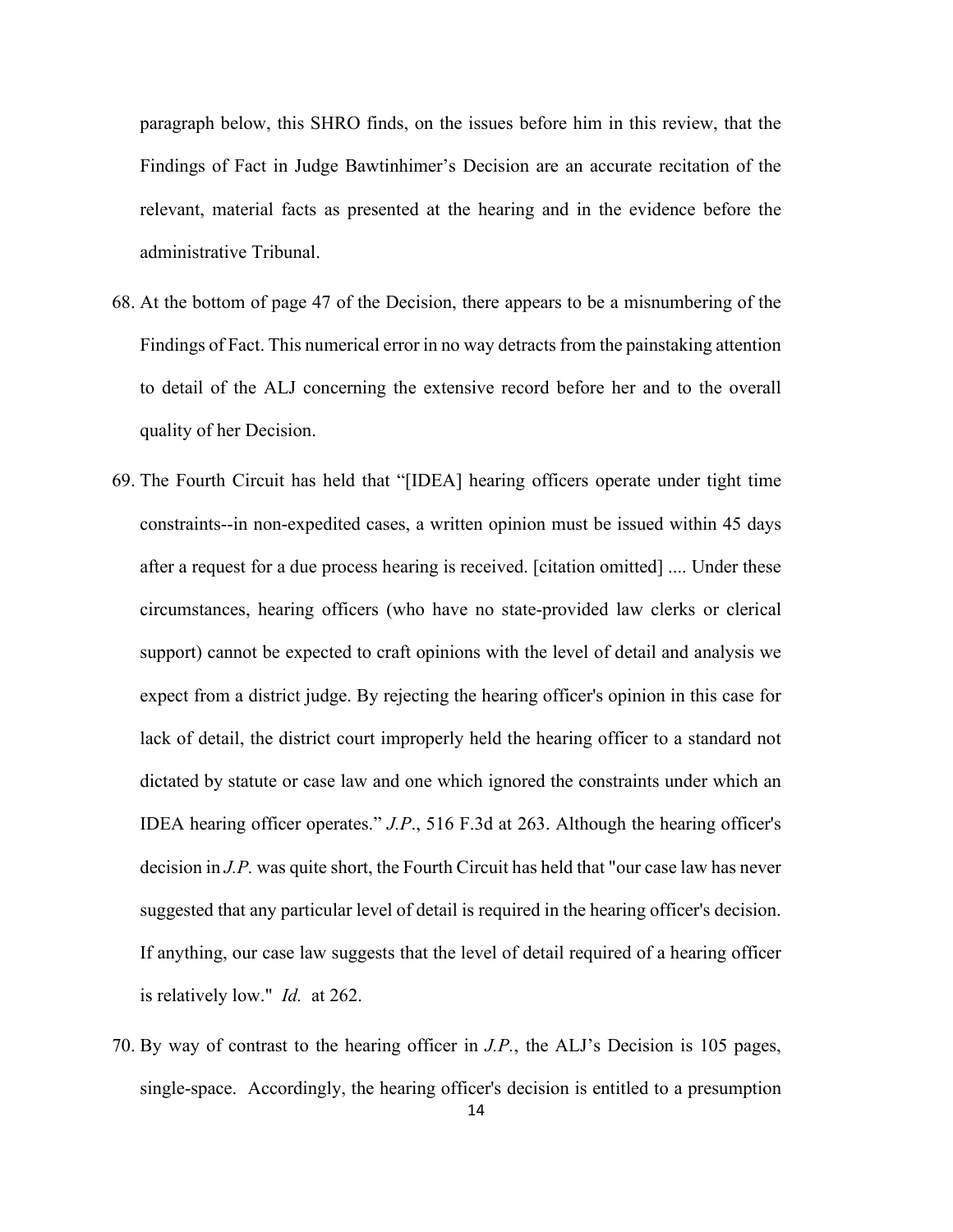of correctness. The odd typographical error is entirely expected.

71. Unless specifically overridden herein, this SHRO adopts the Findings of Fact, Conclusions of Law and affirms the relief awarded by the ALJ in her Decision, incorporating them herein by this reference. This SHRO also makes the additional findings, adds the following analysis pertaining to this review and draws the supplementary conclusions of law below.

### **ADDITIONAL FINDINGS, ANALYSIS & CONCLUSIONS OF LAW**

Under IDEA and its regulations, each party has the right to findings of fact and a decision. 34 C.F.R. 300.509(a)(5). Whether directly or after a hearing officer's decision at the administrative level, each party has the right to bring a civil action in a state or federal court, which has the authority to "grant the relief that the court determines to be appropriate"  $[34 \text{ C.F.R. } 300.512(b)(3)$ . Emphasis supplied.] In Burlington Sch. Committee v. Dept. of Educ. of Massachusetts, 471 U.S. 359, 105 S.Ct. 1996 (1985), the Court held that under IDEA a court has broad authority to fashion appropriate relief to realize the purposes of IDEA, considering all equitable factors.

Since Burlington, the Office of Special Education Programs ("OSEP") and certain courts have stated that a hearing officer has the same broad authority as a court to grant any such appropriate relief under IDEA.

In Cocares v. Portsmith Sch. Dist., 18 IDELR 461, 462-3 (U.S.D.C. NH 1991), the Court held that given the importance that IDEA places on the protections afforded by the administrative process,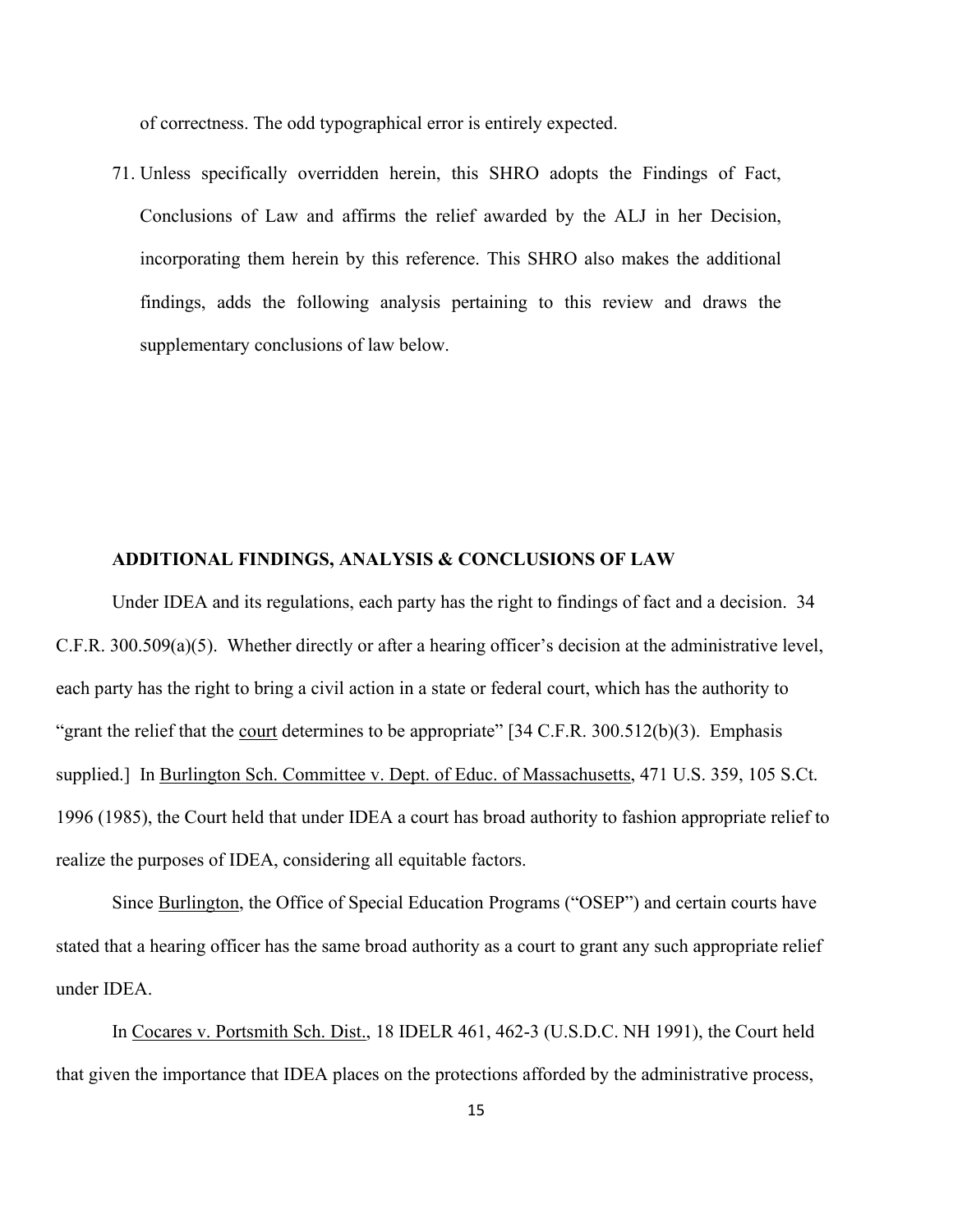the hearing officer's authority to award relief, including compensatory education, must be coextensive with that of the court. The Court went on to state that to find otherwise "would make 'the heart of the [Act's] administrative machinery, its impartial due process hearing' less than complete." S-1 by and through P-1 v. Spangler, 650 F.Supp. 1427, 1431 (M.D.N.C. 1986, *vacated as moot*, 832 F.2d 294 (4th Cir. 1987), quoting Madecke v. School Bd. of Pinellas County, 762 F.2d 912, 919 (11th Cir. 1985), *cert. denied*, 474 U.S. 1062 (1986).

See, also, *Stancourt v. Worthington City Sch. Dist.,* 841 N.E.2d 812, 830-831 (Ohio Ct. App. 2005): "Because a due process hearing is quasi-judicial in nature and consists of a hearing resembling a judicial trial, we conclude that a hearing officer in such a proceeding is vested with implied powers similar to those of a court."

 The hearing before the ALJ occurred over 12 days, with numerous witnesses, whose testimony constituted well over 2,000 pages of transcript. The ALJ also reviewed over 100 documentary exhibits. The ALJ issued a thorough 105-page, single-space decision.

 The ALJ's Decision includes extensive Findings of Fact. In her Decision, the ALJ correctly framed the issues, and the positions of the parties. She extensively cited to the transcript and the exhibits in detailing the educational program proposed for the student by the Board, describing the instructional techniques used at and the method by which the student would receive instruction in specific areas. She comprehensively reviewed the student's educational needs and the proposed services for the student at She stated the ways in which the **Sheparated Sheparated Sheparated Sheparated Sheparated Sheparated Sheparated Sheparated Sheparated Sheparated Sheparated Sheparated Sheparated Sheparated Sheparated Sheparated S** appropriate and met the student's educational needs.

The ALJ also made express findings concerning witness credibility and weight. Among other things, she summarized the various IEP meetings and the parties' familiarity with the educational programs at and She expressly held that the Board's expert witness, Dr. , "had no first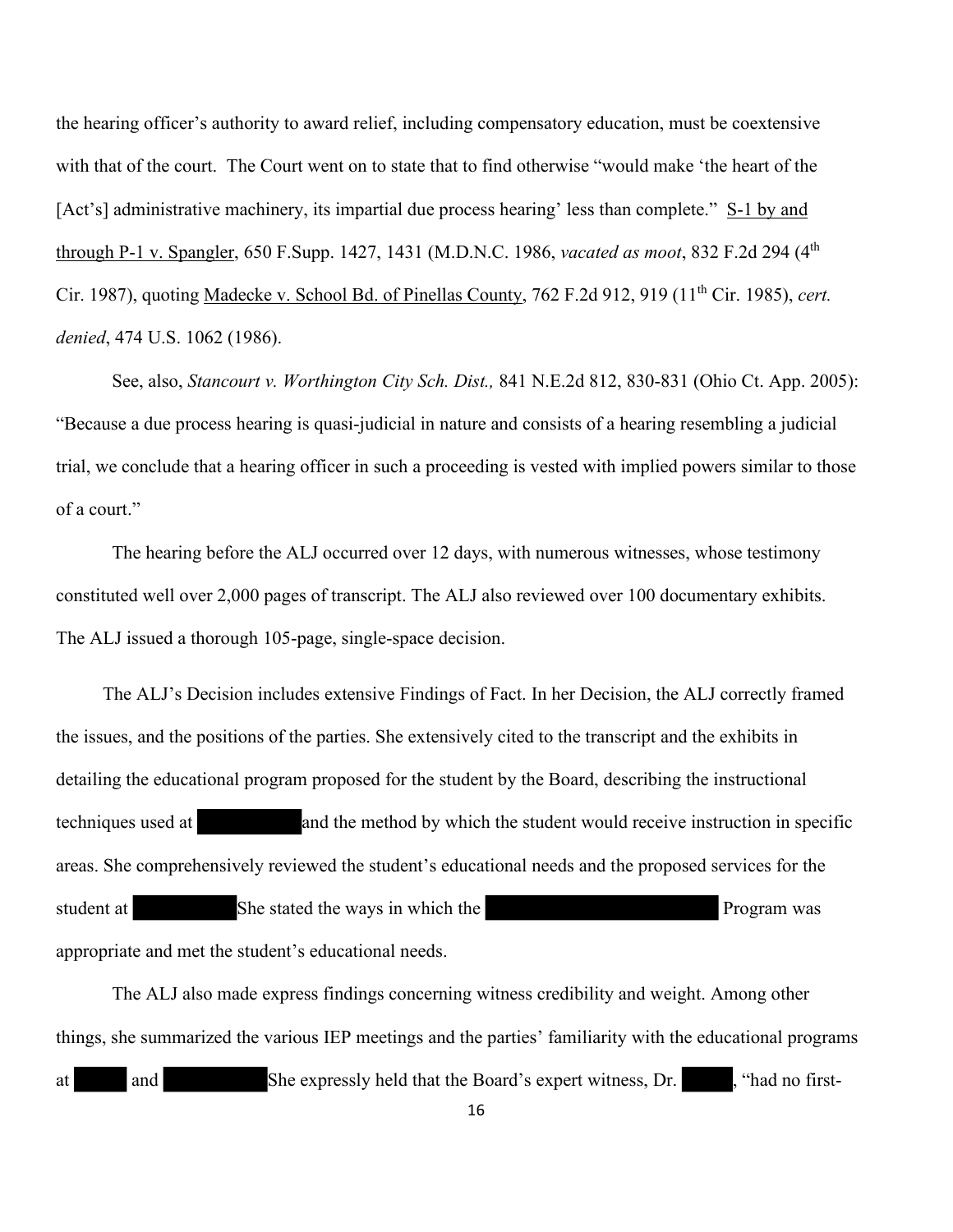hand knowledge of the teaching methods particular to which were in the EBS classroom at Decision at 23.

Further, the ALJ found that "[w]hile Dr. is credible and highly qualified as a psychiatrist, her testimony was based on conversations with Mr. therapy notes; and documents from cumulative education record and EC file. She had never met did not speak with s current or former treating psychiatrist, did not even review all available neuropsychological evaluations or gather information about the therapies had received prior to her testimony. The primary purpose of her testimony was to opine that had been misdiagnosed as bipolar, an issue not before this Tribunal. She also speculated that medication changes could have contributed to the escalation in s behaviors. Dr.

 testimony will be given appropriate weight in this decision regarding those issues." Decision at 23-4.

The SHRO agrees with counsel for the Board that Dr. testimony captured in the offer of proof at the hearing should have been allowed by the ALJ for the reasons presented. *See, e.g.,* ROB 18-21. However, after considering the offer of proof and the Board's well formulated arguments, the SHRO declines the invitation to overturn the ALJ's findings and conclusions for the following reason. In weighing the respective testimony of these 2 experts, the SHRO notes, importantly, that key impediments still attach to the opinions of Dr. namely that Dr. had never met the student, did not speak to the student's current or former treating psychiatrist, did not even review all available neuropsychological evaluations, etc., as described above. Accordingly, the SHRO finds the expert testimony of the Petitioners' expert more compelling.

 The ALJ articulated reasons as to why she favored one expert over another. For example, in assessing the "considerable" weight to be afforded to Dr. one of the Petitioners' 3 expert witnesses, the ALJ provided a cogent and compelling rationale for her position, including that "Dr.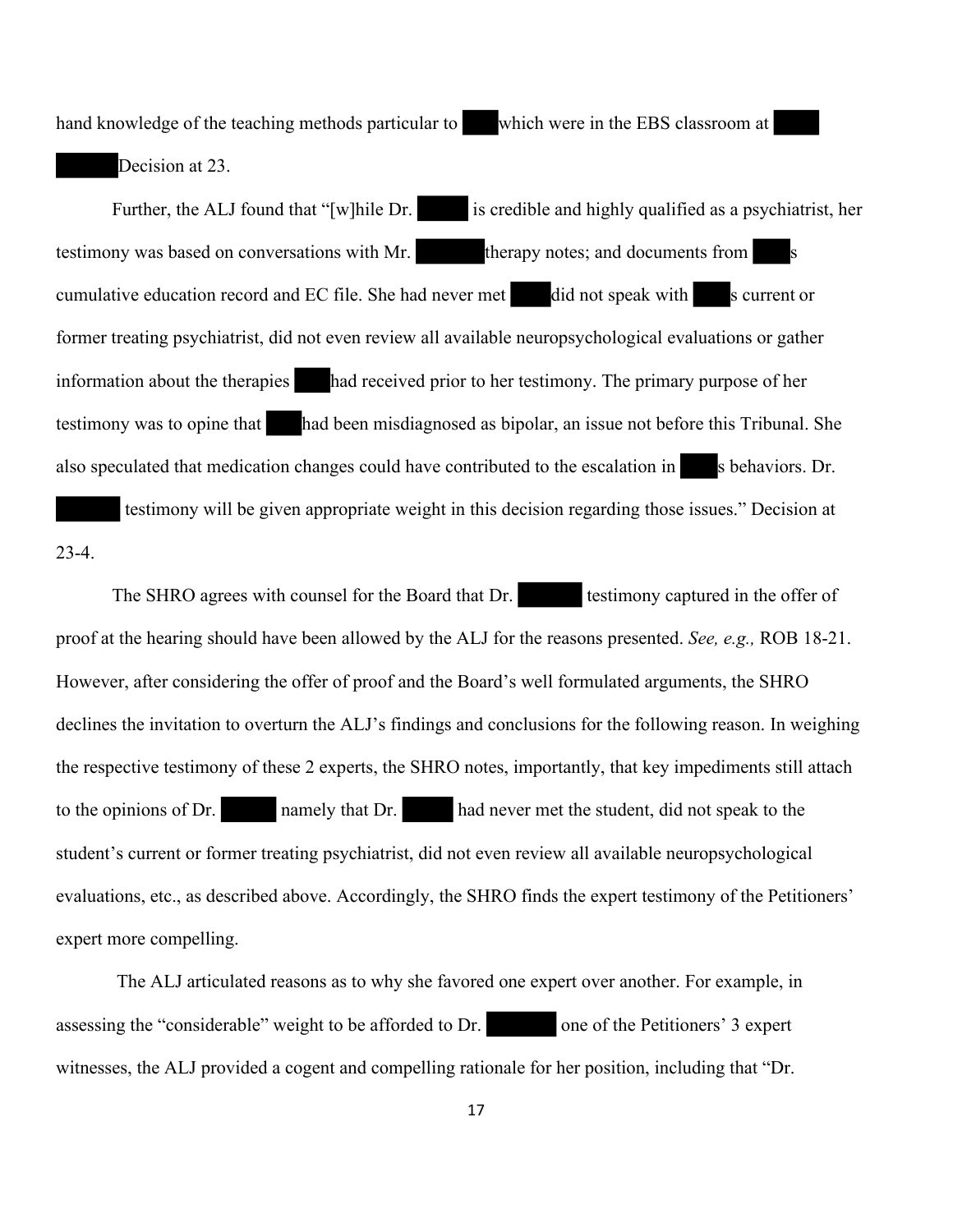had direct contact with and her family as part of gathering information to form the basis of her opinions about s educational programming and her preparation to testify on s behalf. Dr. reviewed s educational record. In addition, Dr. between virtually at " Decision at 19. "The [ALJ] found Dr. to be credible and knowledgeable about unique circumstances and disability based on her review of  $\blacksquare$  s educational records, evaluations, meeting with and her parents, and observing in her private placement." *Id.* Mr. was clearly a critical witness for the Board. Concerning the ALJ's finding that "Mr. creditability was questionable and ultimately undermined much of WCPSS'case" (Decision at

10), the ALJ provided substantial reasoning, citing frequently to the record:

"Mr. testimony frequently did not align with the documentary evidence in the case, conflicted with his previous testimony, or his recollection of events was unsubstantiated from the record or other testimony. *Compare* Tr. vol. 8, 1578:23-1579:4 (Mr. testifying received social skills instruction with all EBS II students) *with* Tr. vol. 8, 1586:19-1587:9 (Mr. testifying he did not provide social skills materials in discovery) and 1619:10-15 (Mr. testifying he does not have data on when a particular strategy was used with *compare* Tr. vol. 8, 1633:22-1634:6 (Mr. testifying in cafeteria incident video would have jumped in the air but he would not have lifted her) *with Pet. Ex. 78 (Video of being restrained and lifted by Mr. compare Tr. vol. 8, 1547:5-12* (Mr. did not have an individual schedule) *with* Tr. vol. 8, 1549:1-7 (Mr. testifying he wrote a personalized schedule). Tr. vol. 8, 1571:11-16, 1572:11-13 (Testifying was secluded on November 2017, but it was not reported on the Google Form); *compare* Tr. vol. 7, 1485:15-1486:5 (Mr. testifying he showed s parents the seclusion room prior to beginning grade) *with*  $Tr$ . vol. 8, 1534:12-1535:12 (Mr. equivocating on cross about showing s parents the seclusion room and saying he was unable to remember when he showed it to them but that it was part of standard procedure)…

For these reasons, as well as his demeanor during his testimony, Mr. was not credible as a fact witness; nor was his testimony credible regarding s educational programming, the policies, and practices employed in the WCPSS for students assigned to the EBS program, CPI techniques or when the use of restraint and seclusion is necessary.

Mr. testimony was not bolstered or rehabilitated by WCPSS' other witnesses from WCPSS central office, or by its expert witness.

Mr. was admonished twice to answer questions during his cross- examination. See Tr. vol. 8, pp. 1555:19-1556:15; 1566:17-1567:11. It was his testimony which caused the [ALJ] to reconsider previously dismissed claims. His lack of credibility cast doubt on WCPSS entire case. He is perhaps the only witness in a special education contested case hearing that the [ALJ] has questioned his creditability on the record. Tr. vol. 8, p. 1644:305.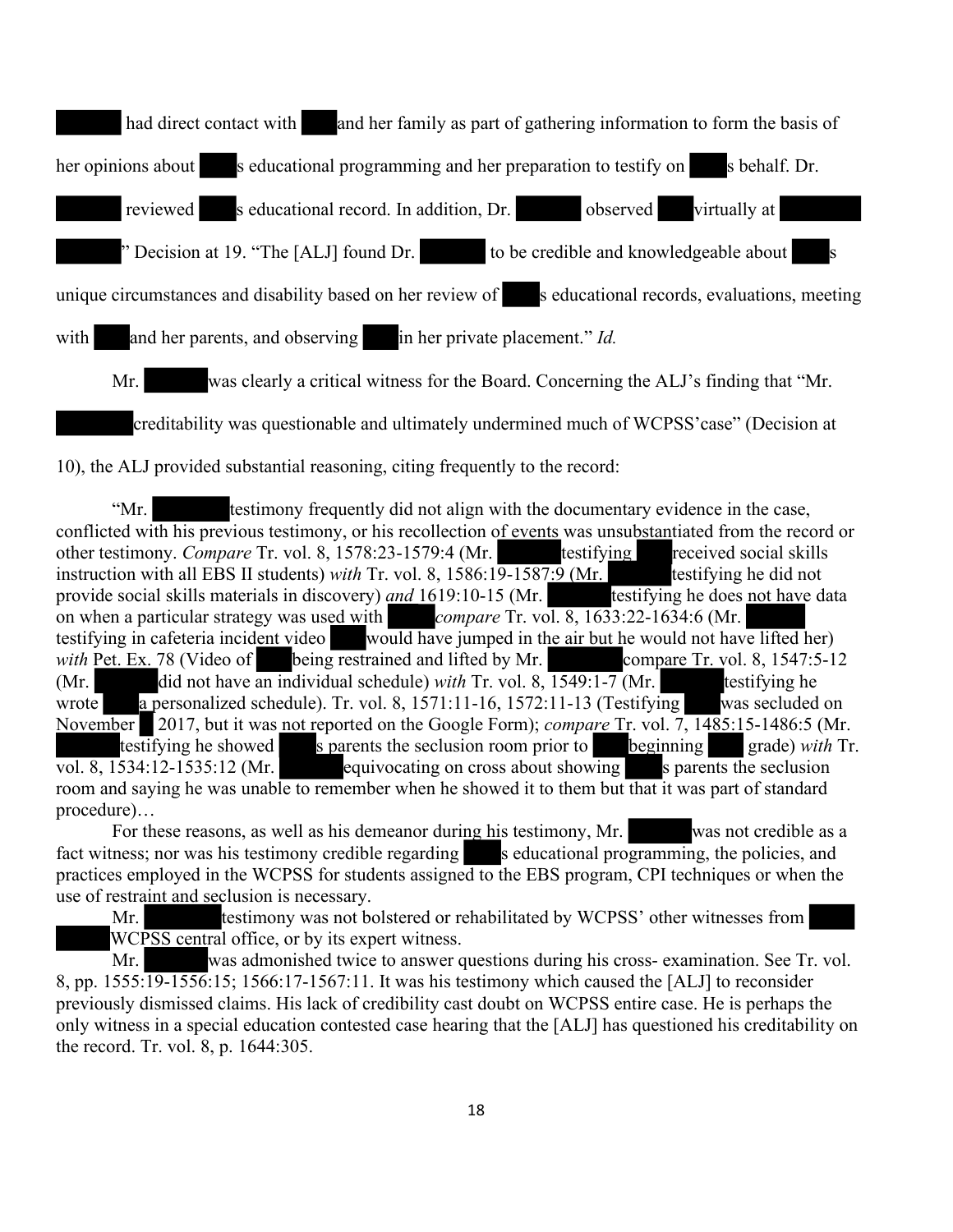Except in the few occasions where his testimony was corroborated with documentary evidence, the [ALJ] gave it little or no weight."

Decision at 24-25.

The ALJ found that Respondent's witnesses, other than Mr. were credible but lacked the degree of specific knowledge pertaining to the material issues at hand possessed by the Petitioners' witnesses. *See, generally, POB* at 32-36. Accordingly, the ALJ appropriately gave greater weight to the Petitioners' witnesses and their respective positions. It should be noted that "credibility" when used of the Respondent's witnesses other than Mr. is used by the ALJ in the same sense as that utilized by the Fourth Circuit in the case:

"We find nothing improper or unusual in the hearing officer's statement that he found all witnesses credible. As we understand it, the statement simply means that the hearing officer determined that all of the witnesses believed what they told the hearing officer. That is, the statement reflects the hearing officer's view that, for example, the School Board's witnesses believed made progress under the 2004 IEP and thus were not lying when they testified to that effect, and the parents' witnesses similarly believed regressed under the 2004 IEP and thus were not lying when they testified to that effect. The hearing officer's belief that all of the witnesses were testifying about the facts as the witnesses perceived them to be does not mean, as the district court concluded, that the hearing officer must have accepted as true "disparate, sometimes dramatically opposed, recitations of fact." J.A. 1829. It means only that the hearing officer could not dispose of the case by branding the witnesses of one side or the other as dissemblers unworthy of belief, and that the hearing officer was therefore required to decide whether he found the School Board's evidence or the parents' evidence to be more persuasive."

The ALJ was mindful not to succumb to the temptation of improperly substituting her own views

concerning appropriate education to those of the professional educators:

 "The professional judgment of teachers and other school staff is an important factor in evaluating an IEP. "Local educators deserve latitude in determining the individualized education program most appropriate for a disabled child. The IDEA does not deprive these educators of the right to apply their professional judgment." *Hartmann by Hartmann v. Loudon Cty. Bd. of Educ*., 118 F.3d 996, 1001 (4th Cir. 1997).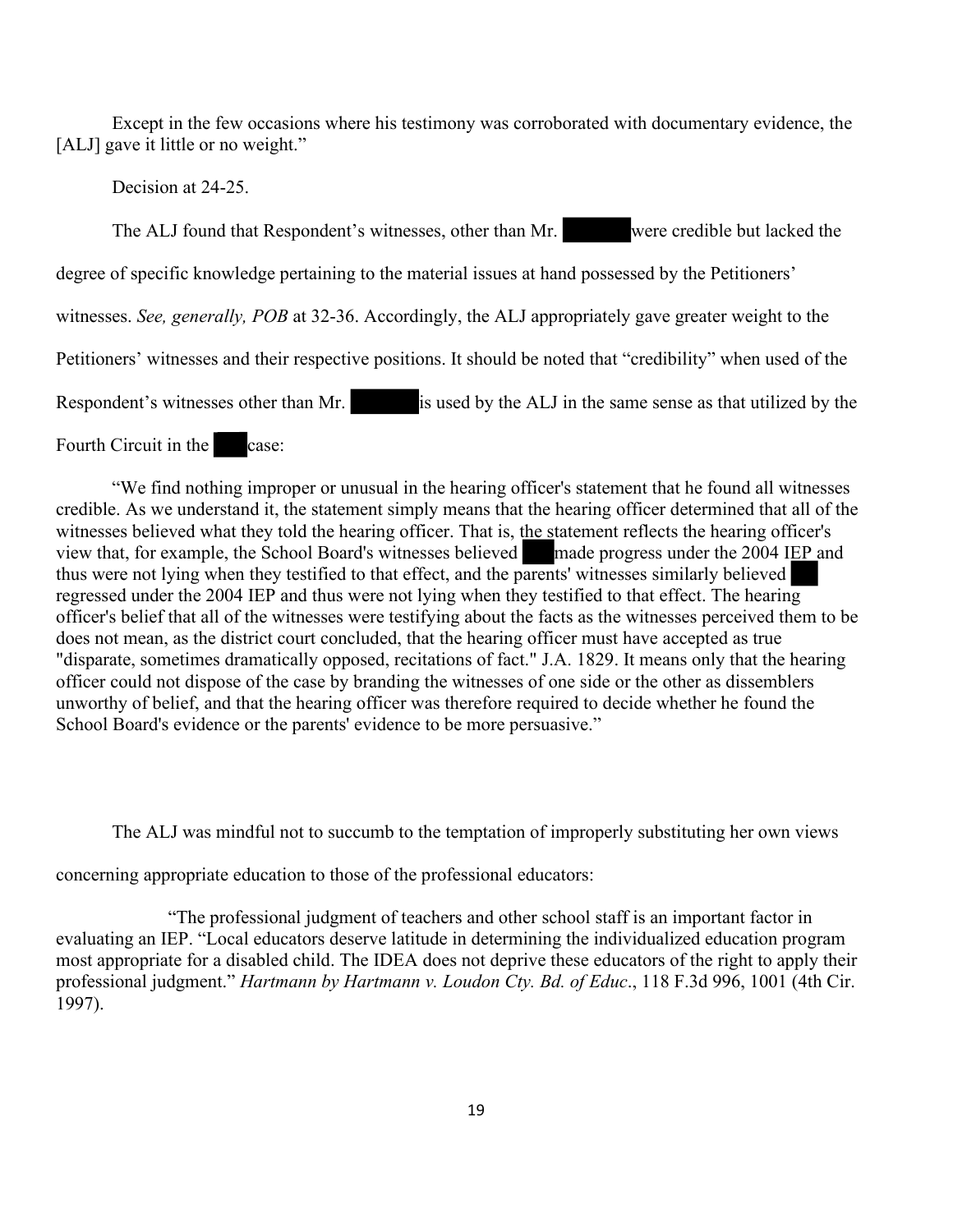A judge may not substitute her "own notions of sound educational policy for those of the school authorities" whose decisions are under scrutiny." Rowley, 458 U.S. at 206-07 (stating that "courts must be careful to avoid imposing their view of preferable educational methods upon the States")."

Decision at 81.

As the Fourth Circuit has repeatedly affirmed, in IDEA cases so long as the administrative hearing officer's findings are "regularly made," they should be considered prima facie correct. *A.B. v. Lawson*, 354 F.3d 315, 325 (4th Cir. 2004) (quoting *Doyle v. Arlington County Sch. Bd*., 953 F.2d 100, 105 (4th Cir. 1991)); *J.P. v. County School Board of Hanover*, 516 F.3d 254, 258-59 (4th Cir. 2008); *Z.P*., 399 F.3d at 306-07. In this case, there is no question that the ALJ's detailed findings were regularly made. She allowed the parties to call all the witnesses they chose. She herself was engaged and involved in the hearing, asking her own questions of a number of witnesses. She kept the hearing focused and allowed the parties to summarize their respective factual legal and positions in legal briefs; and she issued a detailed, thoroughly cited written decision. *Cf. J.P*., 516 F.3d at 260 ("[T]he hearing officer conducted a proper hearing, allowing the parents and the School Board to present evidence and make arguments, and the hearing officer by all indications resolved the factual questions in the normal way, without flipping a coin, throwing a dart, or otherwise abdicating his responsibility to decide the case.").

 The Fourth Circuit has further underscored that in reviewing administrative findings, courts must have due regard for the Hearing Officer's opportunity personally to hear the testimony and assess the weight and credibility of the witnesses. *See Doyle*, 953 F.2d at 104-05; *A.B.*, 354 F.3d at 327-28; *Hartmann v. Loudoun County Bd. of Educ.*, 118 F.3d 996, 1000-01 (4th Cir. 1997), *cert. denied*, 522 U.S. 1046 (1998); *M.M. v. School Dist. of Greenville County*, 303 F.3d 523, 538 (4th Cir. 2002); *J.H. v. Henrico County Sch. Bd.,* 395 F.3d 185, 197; *Z.P.,* 399 F.3d at 306-07. Indeed, that Court often has reversed district courts that had overturned administrative decisions after reweighing the evidence or facts. *See, e.g.,*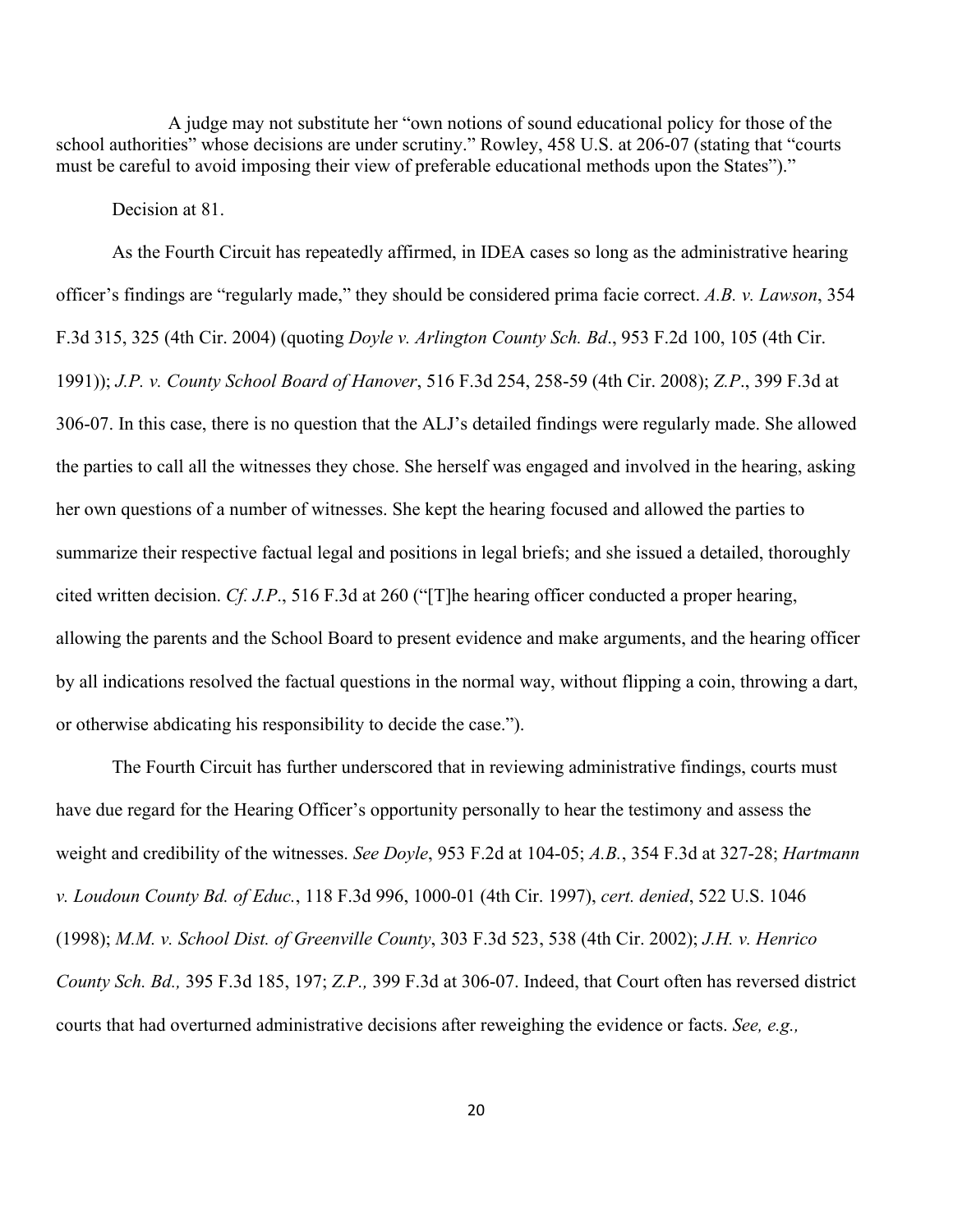*Hartmann,* 118 F.3d at 1000-01; *M.M*., 303 F.3d at 538; *A.B.,* 354 F.3d at 332; *J.H.*, 395 F.3d at 197; *Z.P.,*  399 F.3d at 309; *J.P*., 516 F.3d at 262.

 Respecting the assessments of the hearing officer/ALJ who personally heard all the testimony is particularly important where – as here – the opinions of expert witnesses are involved. See A.B., 354 F.3d at 327-28. As one district court aptly stated, "[f]aced with such contradictory testimony, the fact-finder, who has the advantage of hearing the witnesses, is in the best position to assess credibility." *Montgomery County Board of Education v. Hunter,* 84 F. Supp. 2d 702, 706 (D. Md. 2000) (citation omitted).

It is clear under IDEA that a hearing officer's findings do not cease to be regularly made simply because they do not talk specifically about the testimony of each and every witness of one side or the other. As the Fourth Circuit said in response to such an argument in *A.B*., "The ALJ carefully considered the views of [the student's] experts . . ., implicitly finding them unconvincing while crediting the contrary views of [the school district's] experts." 354 F.3d at 327-28. And in *Z.P.*, the Fourth Circuit wrote that its earlier decision in *Doyle,* "does not require the *hearing officer* to explain in detail its reasons for accepting the testimony of one witness over that of another." 399 F.3d at 306. (Emphasis added, but italics in original).

This same issue was squarely addressed by the Court in *Brown*:

Though the Hearing Officer did not explicitly state that she found Brown's witnesses to be more credible than those of the School Board or refute the School Board's evidence, *such an explanation is not required by IDEA or applicable case law*. Furthermore, *it is implicit in the Hearing Officer's decision that she considered the evidence before her and found Brown's evidence to be more persuasive on some points and the School Board's evidence to be more persuasive on others* It is not for this Court to question or judge the credibility determinations of the Hearing Officer who actually heard and evaluated the testimony presented. . ..

. . . [Furthermore,] *it would be impossible for the Hearing Officer to have discussed all of the factual evidence presented in the record when rendering her decision*. Thus it was entirely appropriate for the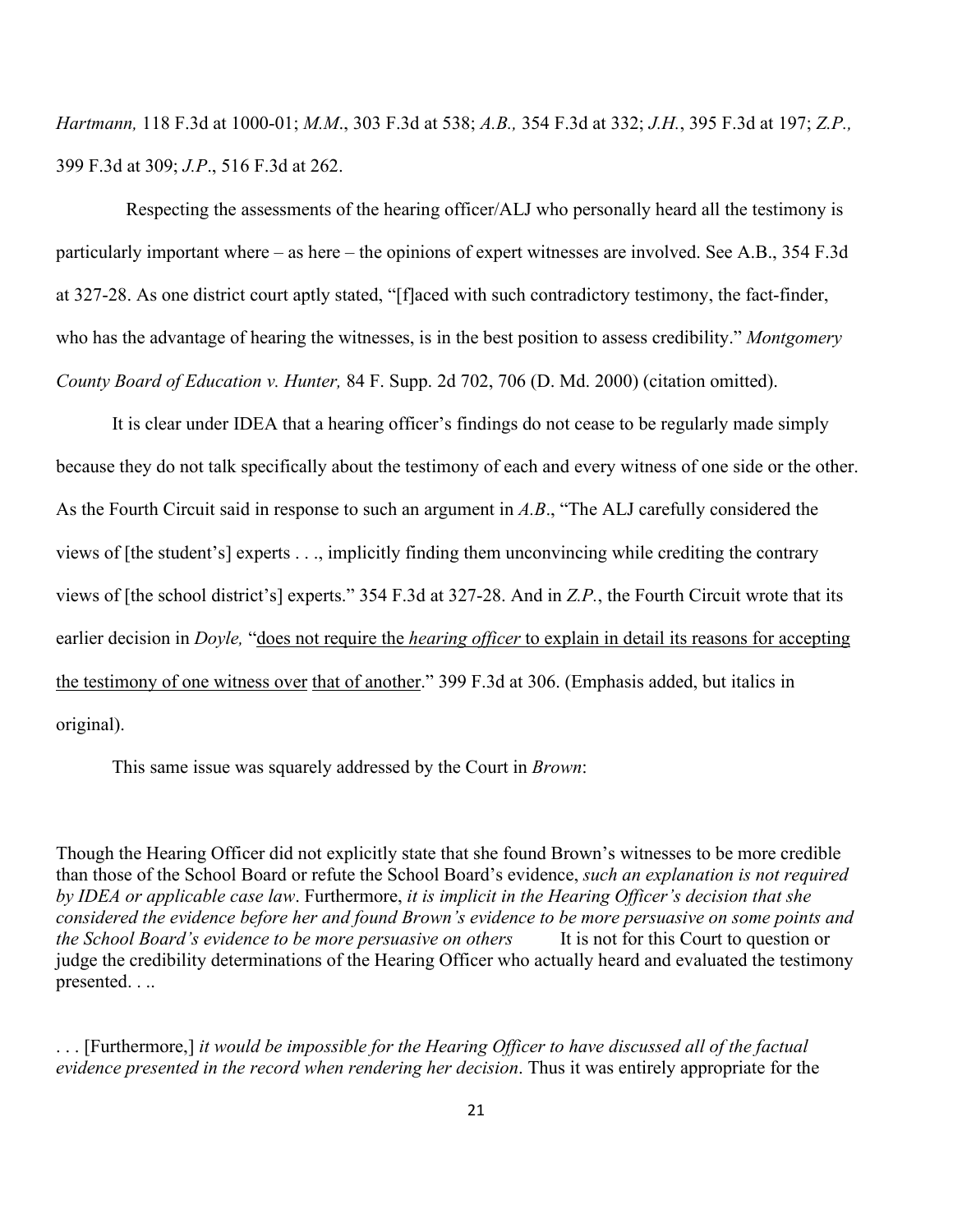Hearing Officer to focus on the facts that were most relevant in reaching her ultimate conclusions. Thus, the Court finds that the Hearing Officer's consideration of the evidence and testimony presented was sufficient to afford her findings the deference required under *Rowley* and *Doyle* and, accordingly, this Court will take the findings of the Hearing Officer as prima facie correct.

769 F. Supp. 2d at 939-40 (citations omitted; emphasis added).

Though the ALJ here did not discuss all 2,000 pages of transcript, her Decision discussed a good bit of it.

While to her credit she did, the ALJ did not have to explain why she credited the Petitioners' witnesses over the Respondent's. IDEA does not require that the hearing officer expressly parse the testimony of every witness and explain why she rejects it. *A.B., Z.P*., and *R.T.* are cases where the court agreed a hearing officer could make adverse credibility determinations on an implicit basis.

In sum, the ALJ's findings far exceed this Circuit's requirements for detail and content. The ALJ need not cite to every scrap of testimony that supports her factual conclusions, nor discuss every one that does not.

For example, the Fourth Circuit in *J.P. v. County School Bd. of Hanover*, 516 F.3d 254, 259 (4th Cir. 2008), determined that the hearing officer's decision was sufficient. Review of that decision shows that the hearing officer there cited to no evidence at all. It was truly "bare bones," while the ALJ's decision here contains extensive discussion, heavily cited to the record.

If the decision fails to include or adequately explain some necessary finding – something which the SHRO in no way suggests – then the appropriate course of action would be to remand to the ALJ to amplify or clarify her findings. *J.H. v. Henrico County School Board*, 326 F.3d 560, 568-69 (4th Cir. 2003); *J.H. v. Henrico County School Board*, 395 F.3d 185, 197 (4th Cir. 2005); *Fairfax County School Board v. Knight*, 1:05cv459 (E.D. Va. Sept. 19, 2005); *Brian S. v. Vance,* 86 F. Supp. 2d 538 (D. Md. 2000), rev'd on other grounds sub nom. *Schaffer v. Weast*, 243 F.3d 540 (4th Cir. 2001); *S.H. v. Fairfax*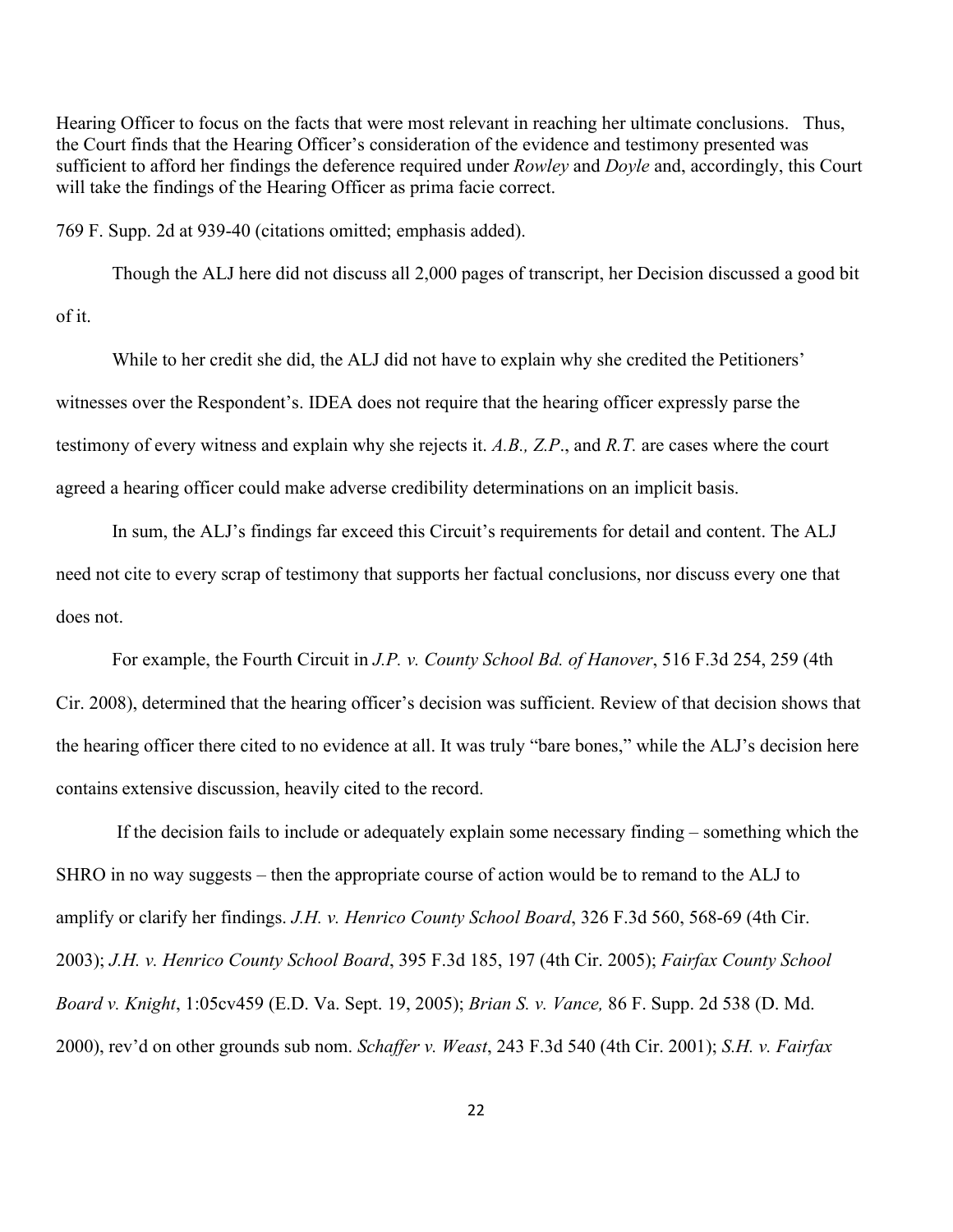*County Public School Board*, No. 1:11-cv-128, at 1 (E.D. Va. Nov. 28, 2011) (order remanding case to hearing officer "for clarification of his decision"). While State law does not expressly require nor prohibit SHROs from remanding cases to ALJs, SHRO's have such inherent authority.

Respondent's evidence and the testimony of its witnesses were not persuasive to the ALJ – who had the opportunity to hear it firsthand, observe the witnesses' demeanor, and weigh the evidence.

## **DECISION**

Accordingly, the SHRO upholds the decisions of the ALJ, the Petitioners having met their burden on all issues.  $\qquad$ .

ENTER: 5/13/2022

John Robinson

John V. Robinson, Review Officer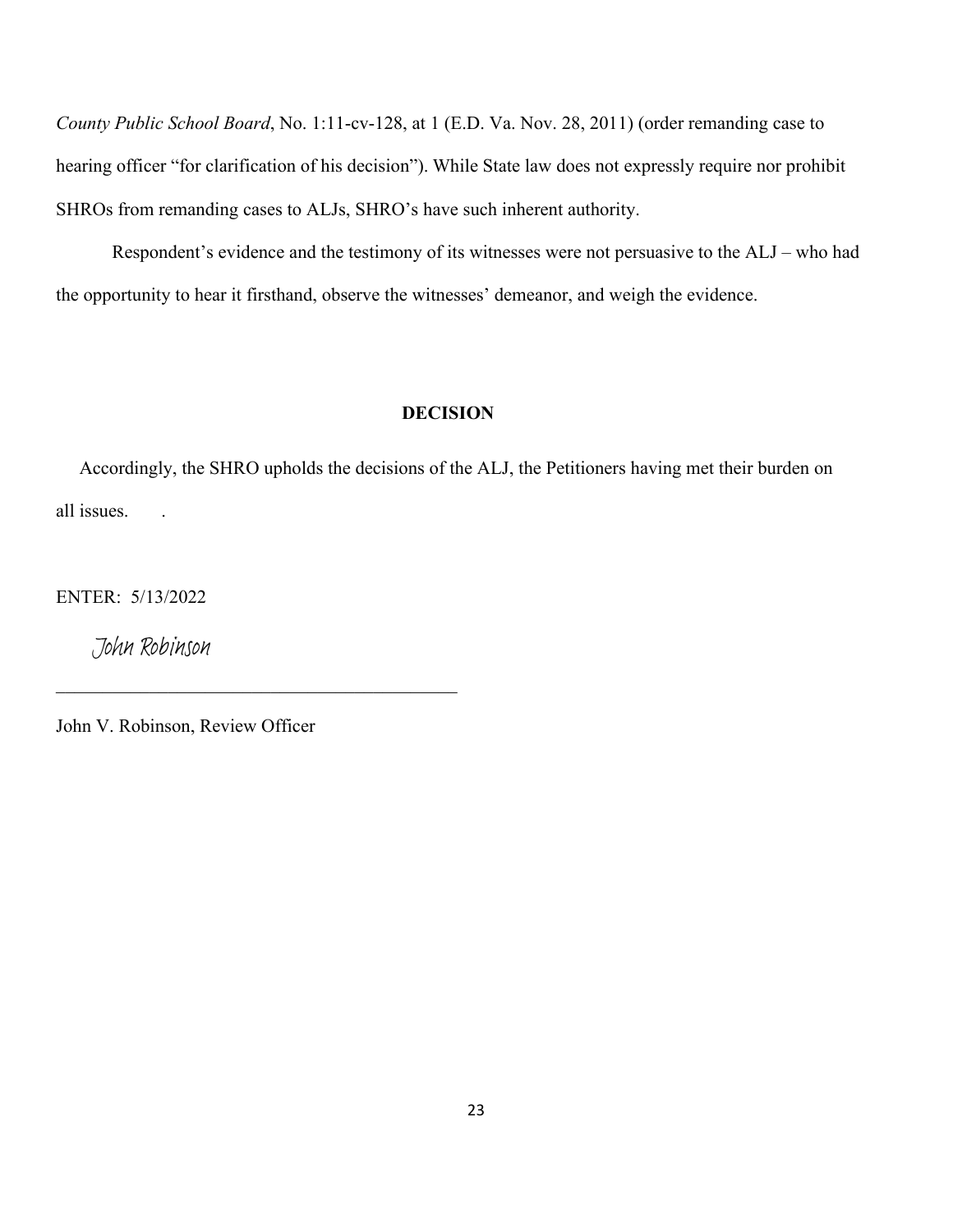## **NOTICE**

Any party aggrieved by this Decision may institute a civil action in state court within 30 days after receipt of this Decision as provided in N.C. Gen. Stat.§ 115C-109.9 or file an action in federal court within 90 days as provided in 20 U.S.C. § 1415. Please notify the Exceptional Children Division, North Carolina Department of Public Instruction, in writing of such action so that the records for this case can be forwarded to the Court.

This 13<sup>th</sup> day of May, 2022.

John Robinson

\_\_\_\_\_\_\_\_\_\_\_\_\_\_\_\_\_\_\_\_\_\_\_\_\_\_\_\_

John V. Robinson, Review Officer